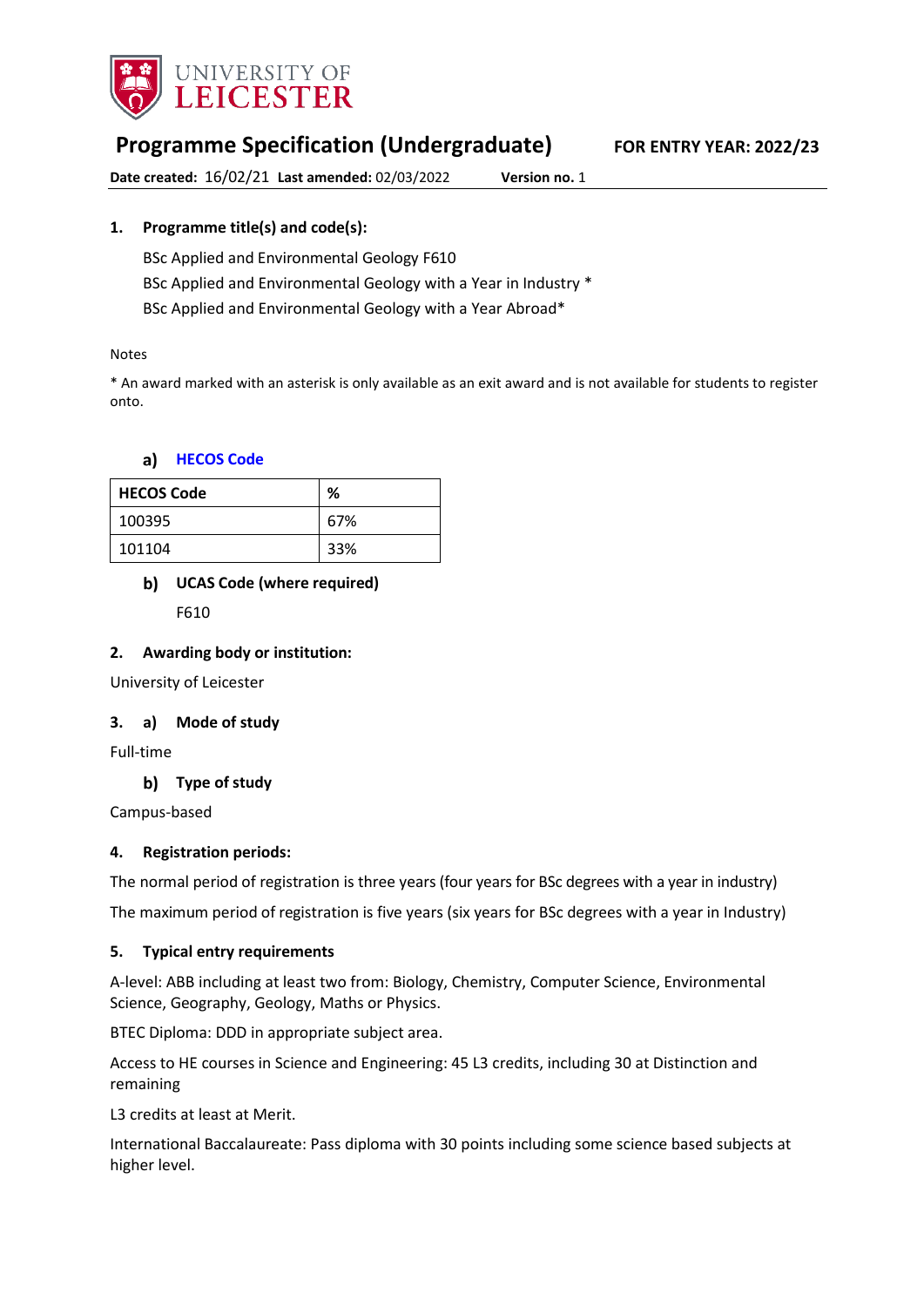For the aims, learning outcomes and application criteria for the GCSA Year Abroad please see <https://le.ac.uk/study/undergraduates/courses/abroad>

#### **6. Accreditation of Prior Learning**

APL will not be accepted for exemptions from individual modules, however may be considered for direct entry to year 2, on a case by case and subject to the general provisions of the University APL policy.

#### **7. Programme aims**

The programme aims to

- 1) provide students with a breadth of knowledge of Applied and Environmental Geology, and exposure to some areas of research at the cutting edge of the Earth Sciences;
- 2) provide students with a thorough understanding of the theoretical and practical applications of Applied and Environmental Geology in the study of the Earth, and environmental and societal issues;
- 3) equip students with transferable and subject-specific skills necessary for a career in the Earth Sciences, other science based industries, education, and for training at management levels in other professions;
- 4) promote the development of ICT and written, oral and presentation skills appropriate for a science graduate at the Bachelors level;
- 5) stimulate students to develop a wide range of independent and team skills;
- 6) ensure that students benefit from an extensive programme of work in the field, developing fundamental geological knowledge through observation and critical analysis as well as developing personal and character skills;
- 7) provide students, via the curriculum and research expertise of staff, with the intellectual development and stimulus for research and further study at a post-graduate level;
- 8) provide students with the environment in which to develop their interest in Applied and Environmental Geology;
- 9) enthuse and motivate all students to achieve their full potential in their degree course.

In addition, for the 'with Industry' variants

For the Year in Industry variant only, these additional programme aims apply:

- Prepare students for career and training opportunities which relates to their degree in both the private and public sectors, and voluntary organisations.
- Construct effective applications for placement opportunities
- Provide students the opportunity to recognise suitable plans for transitioning into the workplace

For the 'with a year abroad' variant only, these additional programme aims apply:

- Develop enhanced employability skills
- Experience living and learning in a different cultural environment
- Develop Global Citizenship competencies
- Build new social, academic and professional international networks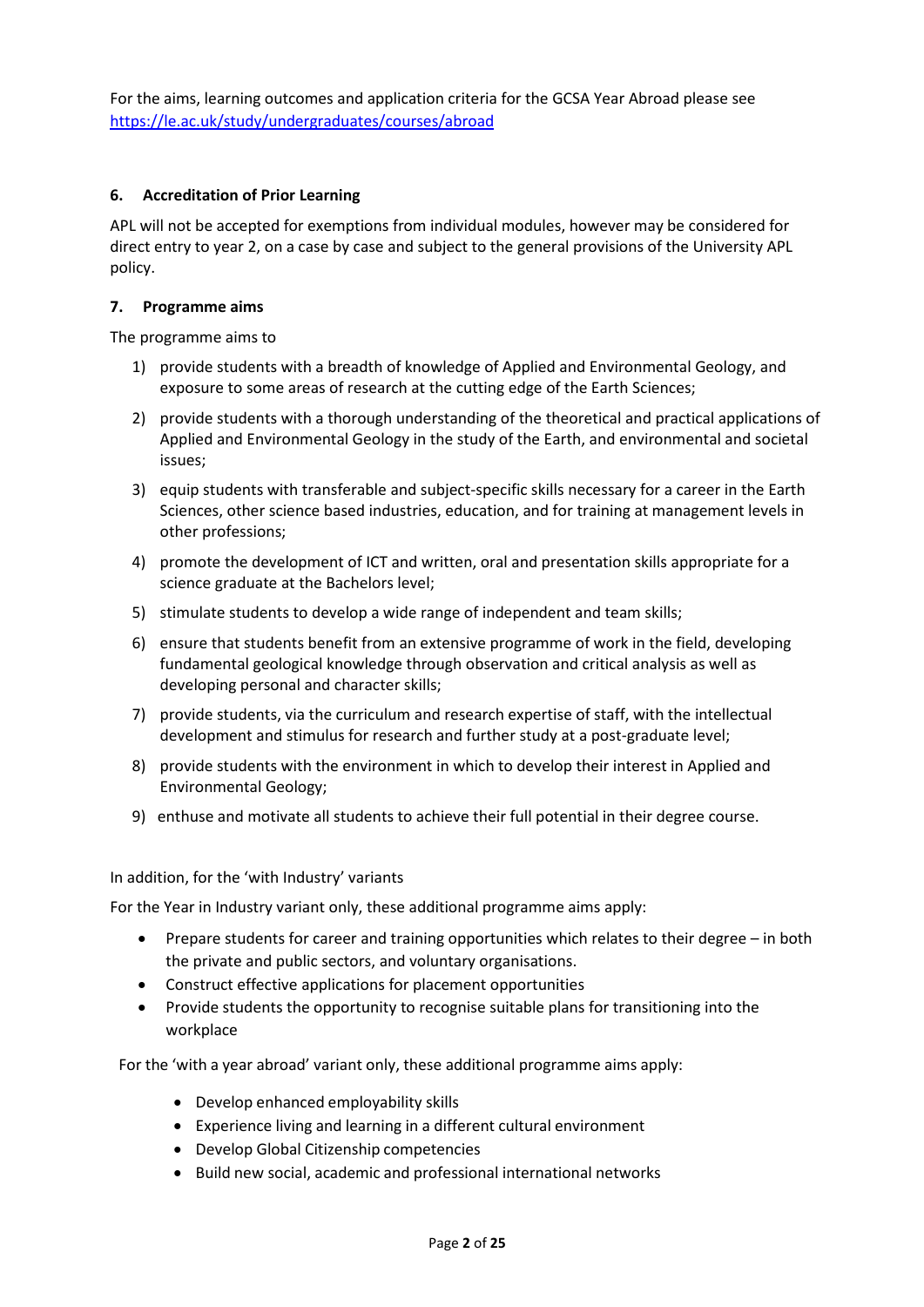### **8. Reference points used to inform the programme specification**

#### **Degree programmes broadly concerned with earth sciences**

2.4 It is anticipated that all graduates have appropriate knowledge of the main aspects of the Earth sciences, as listed:

- A holistic view of the present and past interactions between components of the Earth system, including the effects of extra-terrestrial influences on these interactions.
- The cycling of matter and the flows of energy into, between and within the solid Earth, the Earth's surface, the hydrosphere, the atmosphere and the biosphere.
- The study of the biological, chemical and physical processes that underpin our understanding of the structure, materials and processes relevant to the Earth and planetary bodies.
- The central paradigms in the Earth sciences: uniformitarianism (the present is the key to the past); the extent of geological time; evolution (the history of life on Earth); and plate tectonics
- Geological time, including the principles of stratigraphy, the stratigraphic column, the methods of geochronology, the rates of Earth processes, major events in Earth history, the evolution of life as revealed by the fossil record, the Quaternary and Anthropocene.
- Collection and analysis of Earth science data in the field, and the appropriate presentation, manipulation and extrapolation of these sometimes incomplete data in both two and three- dimensions, including the generation of geological maps and cross sections.
- The study of structures, materials and processes that includes an appreciation of temporal and spatial variations at appropriate scales.
- The study of the structure, the composition and the materials of the solid Earth (core, mantle, crust, asthenosphere, lithosphere and so on), the hydrosphere, the atmosphere, the cryosphere and the biosphere, and the processes operating within and between them.
- An understanding of other planetary bodies.
- Earth science terminology, nomenclature and classification of rocks, minerals, fossils, and geological structures.
- The identification of rocks, minerals, fossils, and geological structures.
- Surveying and measurement both in the field and laboratory, and using quantitative and instrumental techniques.
- An awareness that the understanding and knowledge gained from the subject and its application has to be considered within a wider socio-economic and environmental context.
- 2.5 Typical programme elements might include: engineering geology; geochemistry; geological mapping; geomorphology; geophysics; geographic information systems and remote sensing applications; hydrogeology; igneous and metamorphic petrology, local and global tectonics; mineralogy; mineral deposits; natural hazards;; palaeobiology; palaeoclimatology; palaeontology; petroleum geology; petrology; sedimentology; stratigraphy; and structural geology.
- 2.6 Applications of the subject areas might include the exploration, development and remediation/storage of Earth resources (e.g. hydrocarbons, minerals, water, carbon dioxide sequestration, aggregates & radioactive waste), using past climates to understand climate change and the impact on the environment and society, civil engineering projects (e.g. land restoration, site investigations and waste disposal and understanding geohazards (e.g. flooding, earthquakes, volcanic eruptions and landslides.In addition, the Programme Specifications were informed by:
	- QAA Benchmarking Statement
	- Framework for Higher Education Qualifications (FHEQ)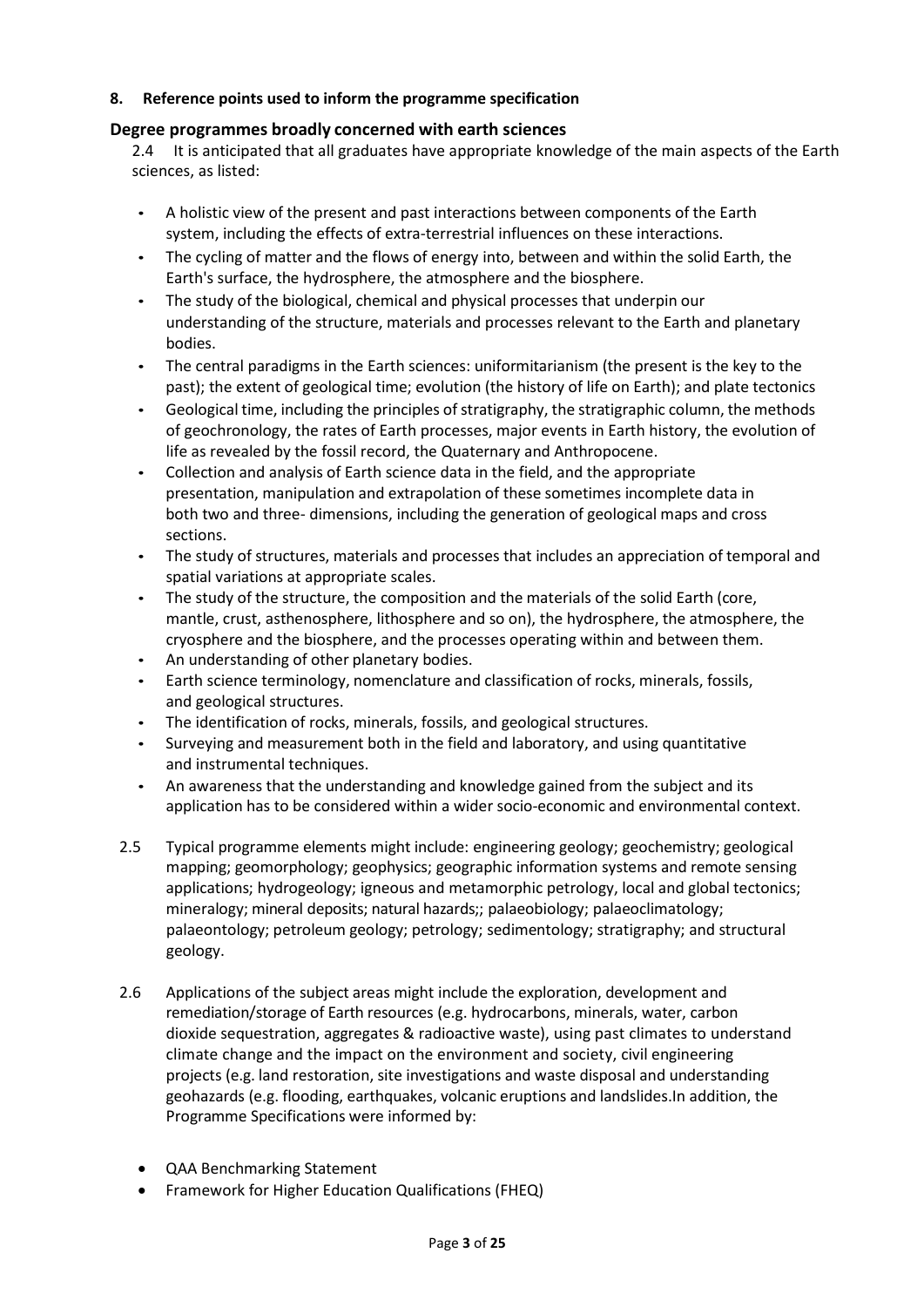- UK Quality Code for Higher Education
- University Learnin[g Strategy](https://www2.le.ac.uk/offices/sas2/quality/learnteach)
- [University Assessment Strategy](https://www2.le.ac.uk/offices/sas2/quality/learnteach)
- University of Leicester Periodic Developmental Review Report
- External Examiners' reports (annual)
- United Nations Education for Sustainable Development Goals
- Student Destinations Data

#### **9. Programme Outcomes**

Unless otherwise stated, programme outcomes apply to all awards specified in 1. Programme title(s).

#### **Discipline specific knowledge and competencies**

i) Mastery of an appropriate body of knowledge

| <b>Intended Learning</b><br><b>Outcomes</b>                                                                                                                                                                                                                                                                                          | <b>Teaching and Learning Methods</b>                                                                                                                                                 | <b>How Demonstrated?</b>                                                                                                                                                                                                                                                                            |
|--------------------------------------------------------------------------------------------------------------------------------------------------------------------------------------------------------------------------------------------------------------------------------------------------------------------------------------|--------------------------------------------------------------------------------------------------------------------------------------------------------------------------------------|-----------------------------------------------------------------------------------------------------------------------------------------------------------------------------------------------------------------------------------------------------------------------------------------------------|
| Discuss and explain the<br>general principles and<br>techniques of Geology,<br>including the structure,<br>composition and evolution of<br>the Earth and its<br>interrelationships with the<br>hydrosphere, cryosphere,<br>biosphere, and atmosphere<br>and the perturbations of<br>these systems by<br>extraterrestrial influences. | Lectures; Tutorials; Practical<br>classes; Seminars; Field Courses;<br>Demonstrations; Example sheets;<br>Resource-based learning;<br>Directed reading; Problem-<br>solving classes. | Written and practical<br>examinations, including short-<br>answer and essay examinations;<br>Problem-based examinations;<br>Coursework; Module tests;<br>Essays; Assessment of field<br>reports and maps; Poster<br>presentations; Field notebooks;<br>Problem-based exercises, written<br>reports. |
| Describe the issues<br>associated with exploitation<br>of resources and the<br>protection of the<br>environment.                                                                                                                                                                                                                     | Lectures; Tutorials; Practical<br>classes; Seminars; Field Courses;<br>Demonstrations; Example sheets;<br>Resource-based learning;<br>Directed reading; Problem-<br>solving classes. | Written and practical<br>examinations, including short-<br>answer and essay examinations;<br>Problem-based examinations;<br>Coursework; Module tests;<br>Essays; Assessment of field<br>reports and maps; Poster<br>presentations; Field notebooks;<br>Problem-based exercises, written<br>reports. |

#### ii) Understanding and application of key concepts and techniques

| <b>Intended Learning</b><br><b>Outcomes</b>                                                                                                                                                         | <b>Teaching and Learning Methods</b>                                                                                                          | <b>How Demonstrated?</b>                                                                                                                     |
|-----------------------------------------------------------------------------------------------------------------------------------------------------------------------------------------------------|-----------------------------------------------------------------------------------------------------------------------------------------------|----------------------------------------------------------------------------------------------------------------------------------------------|
| Describe, identify and<br>interpret a range of<br>geological materials in the<br>laboratory and field; select<br>appropriate techniques to<br>enable this; and explain<br>geological relationships. | Lectures; Tutorials; Practical<br>classes; Field Courses;<br>Demonstrations; Example sheets;<br>Resource-based learning;<br>Directed reading. | Written and practical<br>examinations, including short-<br>answer and essay examinations;<br>Problem-based examinations;<br>Field notebooks. |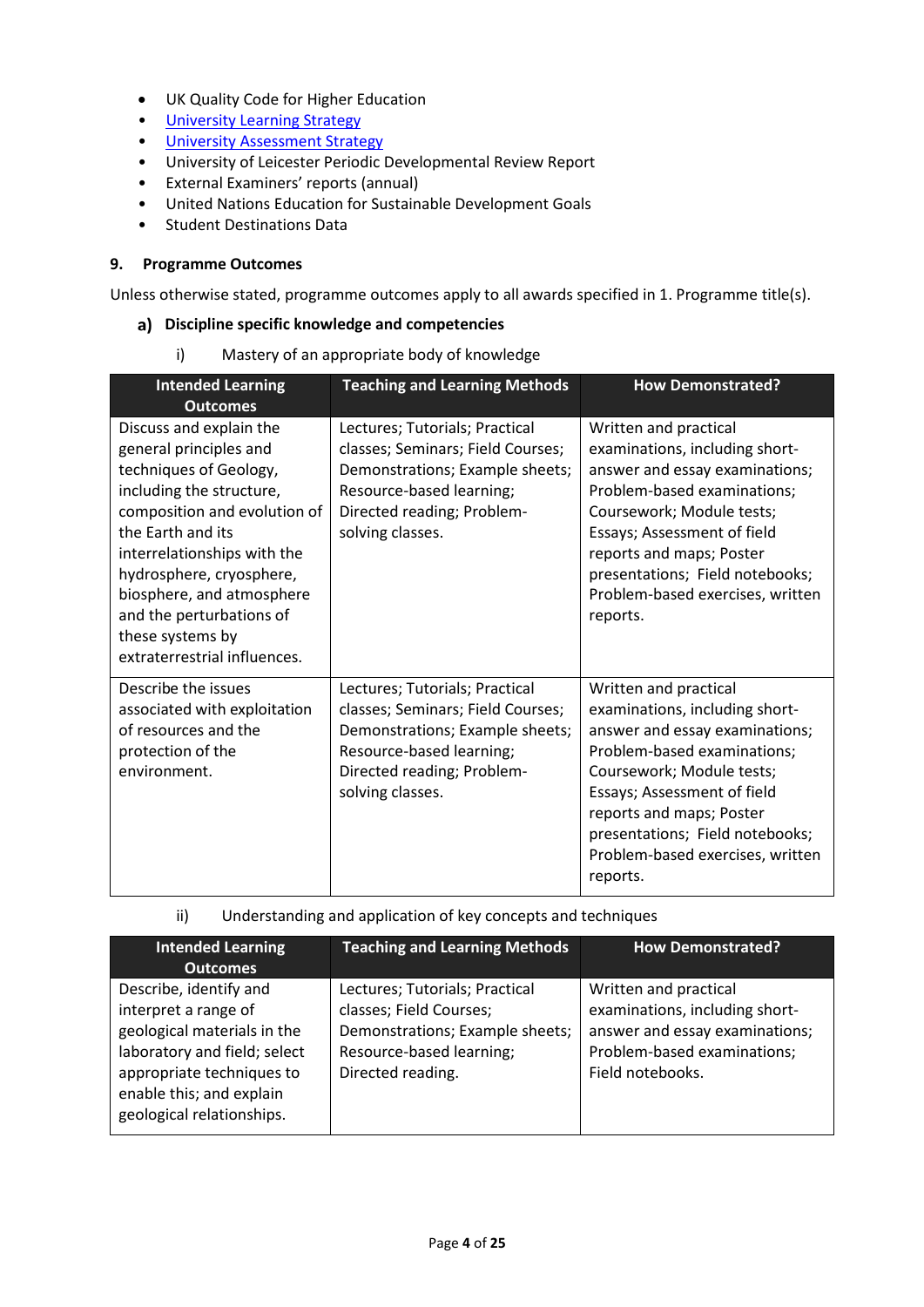| <b>Intended Learning</b><br><b>Outcomes</b>                                                                                                                                             | <b>Teaching and Learning Methods</b>                                                                                                                                                 | <b>How Demonstrated?</b>                                                                                                                        |
|-----------------------------------------------------------------------------------------------------------------------------------------------------------------------------------------|--------------------------------------------------------------------------------------------------------------------------------------------------------------------------------------|-------------------------------------------------------------------------------------------------------------------------------------------------|
| Examine, record and<br>interpret the geology<br>(senso lato) of a region via<br>a range of field-based<br>techniques.                                                                   | Lectures; Tutorials; Practical<br>classes; Field Courses;<br>Demonstrations; Independent<br>field work.                                                                              | Practical examination; Report and<br>field notebook and map<br>assessment                                                                       |
| Explain geological time,<br>rates and fluxes, and the<br>techniques required to<br>determine them.                                                                                      | Lectures, Tutorials, Practical<br>classes; Seminars; Field Courses;<br>Demonstrations; Example sheets;<br>Resource-based learning;<br>Directed reading; Problem-<br>solving classes. | Written and practical<br>examinations, including short-<br>answer and essay examinations;<br>Problem-based examinations.                        |
| Select geological<br>knowledge and data for<br>modeling purposes (for<br>example, for evaluation of<br>scientific hypotheses, for<br>hazard mitigation, or for<br>resource estimation). | Lectures; Tutorials; Practical<br>classes; Field Courses;<br>Demonstrations.                                                                                                         | Written and practical<br>examinations, including short-<br>answer and essay examinations;<br>Problem-based examinations;<br>field notebooks.    |
| Describe the importance of<br>geological materials as<br>resources, their<br>exploitation and associated<br>environmental impact.                                                       | Lectures; Tutorials; Practical<br>classes; Field Courses;<br>Demonstrations.                                                                                                         | Written exam, including<br>short answer questions;<br>group oral presentation.                                                                  |
| Discuss and explain the<br>processes of mineral<br>deposit formation and<br>those processes that<br>disseminate contaminants<br>through the environment.                                | Lectures; Tutorials; Practical<br>classes; Field Courses;<br>Demonstrations.                                                                                                         | Written and practical<br>examinations, including<br>short- answer and essay<br>examinations; Problem-based<br>examinations; field<br>notebooks. |
| Demonstrate and apply<br>knowledge of safety<br>procedures in the field.                                                                                                                | Field-based practical classes and<br>demonstrations                                                                                                                                  | Completion of risk<br>assessments; Demonstration<br>and role play Application<br>during Field Courses.                                          |

iii) Critical analysis of key issues

| <b>Intended Learning</b>                                                                                                                                                                                                   | <b>Teaching and Learning Methods</b>                                                                                                          | <b>How Demonstrated?</b>                                                                                                                                                                                 |
|----------------------------------------------------------------------------------------------------------------------------------------------------------------------------------------------------------------------------|-----------------------------------------------------------------------------------------------------------------------------------------------|----------------------------------------------------------------------------------------------------------------------------------------------------------------------------------------------------------|
| <b>Outcomes</b>                                                                                                                                                                                                            |                                                                                                                                               |                                                                                                                                                                                                          |
| Identify theories paradigms,<br>concepts and principles;<br>apply scientific principles to<br>evaluate current geological<br>paradigms; and evaluate<br>environmental and societal<br>aspects of the Earth's<br>resources. | Lectures; Tutorials; Practical<br>classes; Field Courses;<br>Demonstrations; Example sheets;<br>Resource-based learning;<br>Directed reading. | Written and practical<br>examinations, including short-<br>answer and essay examinations;<br>Problem-based examinations;<br>Coursework; Module tests;<br>Essays; Tutorial discussions;<br>Dissertations. |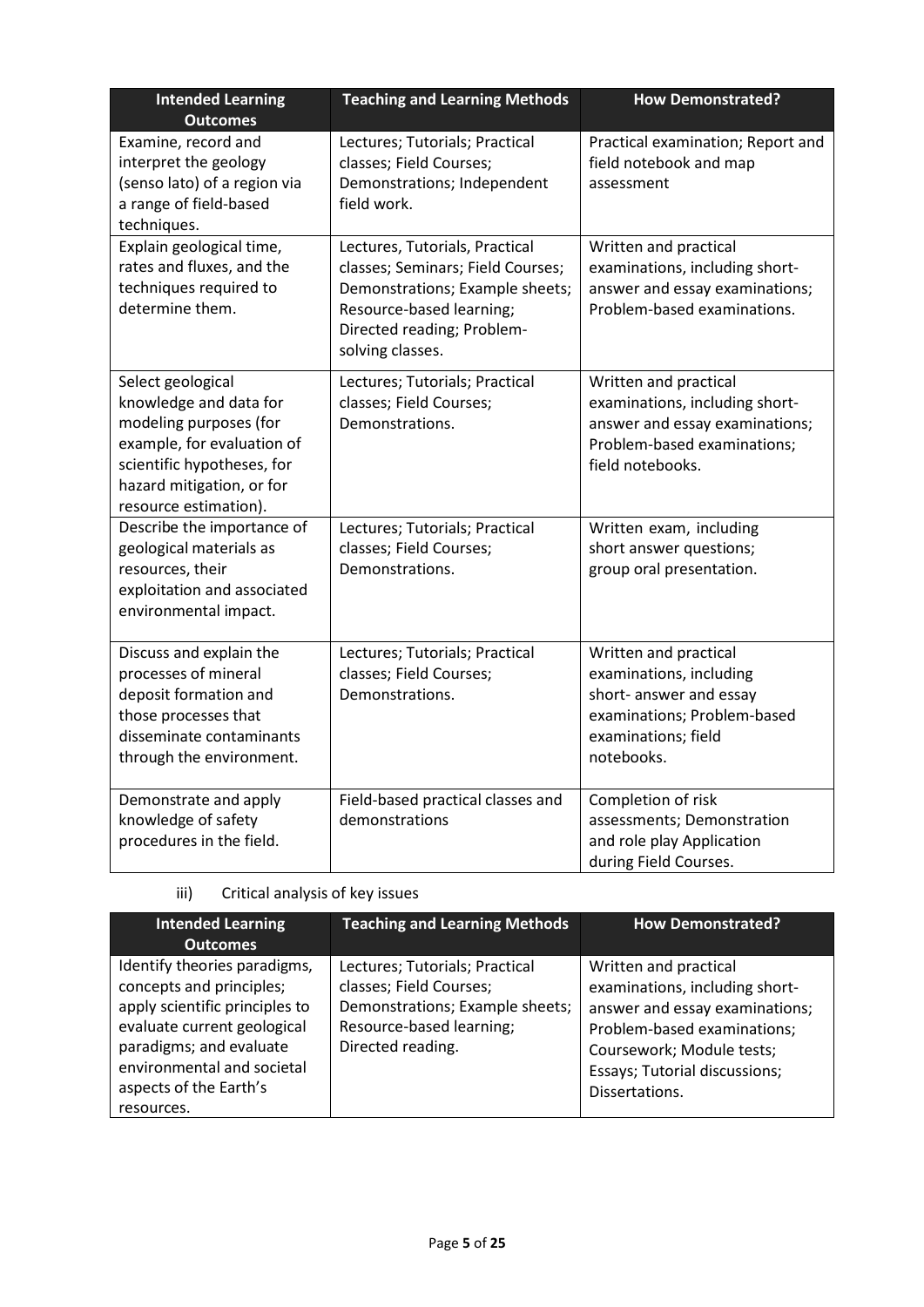iv) Clear and concise presentation of material

| <b>Intended Learning</b><br><b>Outcomes</b>                                                                                                                       | <b>Teaching and Learning Methods</b>                   | <b>How Demonstrated?</b>                                                                                                                          |
|-------------------------------------------------------------------------------------------------------------------------------------------------------------------|--------------------------------------------------------|---------------------------------------------------------------------------------------------------------------------------------------------------|
| Synthesise and interpret<br>results, in order to<br>effectively communicate (via<br>written, oral, graphical<br>means) data and ideas to a<br>range of audiences. | Tutorials; Group seminars;<br><b>Practical classes</b> | Essays, essay-based<br>examinations; independent<br>projects; contributions to tutorial<br>discussions; poster displays;<br>reports; group talks. |

### v) Critical appraisal of evidence with appropriate insight

| <b>Intended Learning</b><br><b>Outcomes</b>                                                                   | <b>Teaching and Learning Methods</b>                                                                                                        | <b>How Demonstrated?</b>                                                                |
|---------------------------------------------------------------------------------------------------------------|---------------------------------------------------------------------------------------------------------------------------------------------|-----------------------------------------------------------------------------------------|
| Debate geological ideas.<br>Construct and test scientific<br>hypotheses and analyse<br>using geological data. | Lectures; Tutorials; Practical<br>classes; Seminars; Field Courses;<br><b>Demonstrations; Directed</b><br>reading; Problem-solving classes. | Essays; essay- and practical<br>examinations; reports;<br>presentations; Dissertations. |

### vi) Other discipline specific competencies

| <b>Intended Learning</b><br><b>Outcomes</b>                                                                      | <b>Teaching and Learning Methods</b>                    | <b>How Demonstrated?</b>                                                    |
|------------------------------------------------------------------------------------------------------------------|---------------------------------------------------------|-----------------------------------------------------------------------------|
| Conduct a range of field-<br>based studies (e.g. geological<br>mapping, and recording of<br>field observations). | Field courses, practical classes<br>and demonstrations. | Report, field notebook, and<br>geological map. Practical<br>examinations.   |
| Develop responsibility for<br>the immediate working<br>environment.                                              | Field-based classes and projects.                       | Staff-monitoring of hazard<br>assessment forms. Assessment of<br>fieldwork. |
| Describe risks for hazard<br>assessment for field-based<br>work. Identify safe practice.                         | Field-based classes and projects.                       | Staff-monitoring of hazard<br>assessment forms. Assessment of<br>fieldwork. |
| Explain the geological<br>structure and history of an<br>area.                                                   | Field classes, lectures, practical<br>classes.          | Independent field project report.                                           |

### **Transferable skills**

### i) Oral communication

| <b>Intended Learning</b><br><b>Outcomes</b>                                                                                       | <b>Teaching and Learning Methods</b>                                           | <b>How Demonstrated?</b>                        |
|-----------------------------------------------------------------------------------------------------------------------------------|--------------------------------------------------------------------------------|-------------------------------------------------|
| Present geological data and<br>theories using appropriate<br>methods.                                                             | Tutorials; Group<br>seminars/discussions; field-based<br>presentations.        | Oral presentations in tutorials<br>and classes. |
| Discuss and review<br>geological topics in tutorial<br>and other group discussions,<br>and respond effectively to<br>questioning. | <b>Tutorials; Group</b><br>seminars/discussions; field-based<br>presentations. | Oral presentations in tutorials<br>and classes. |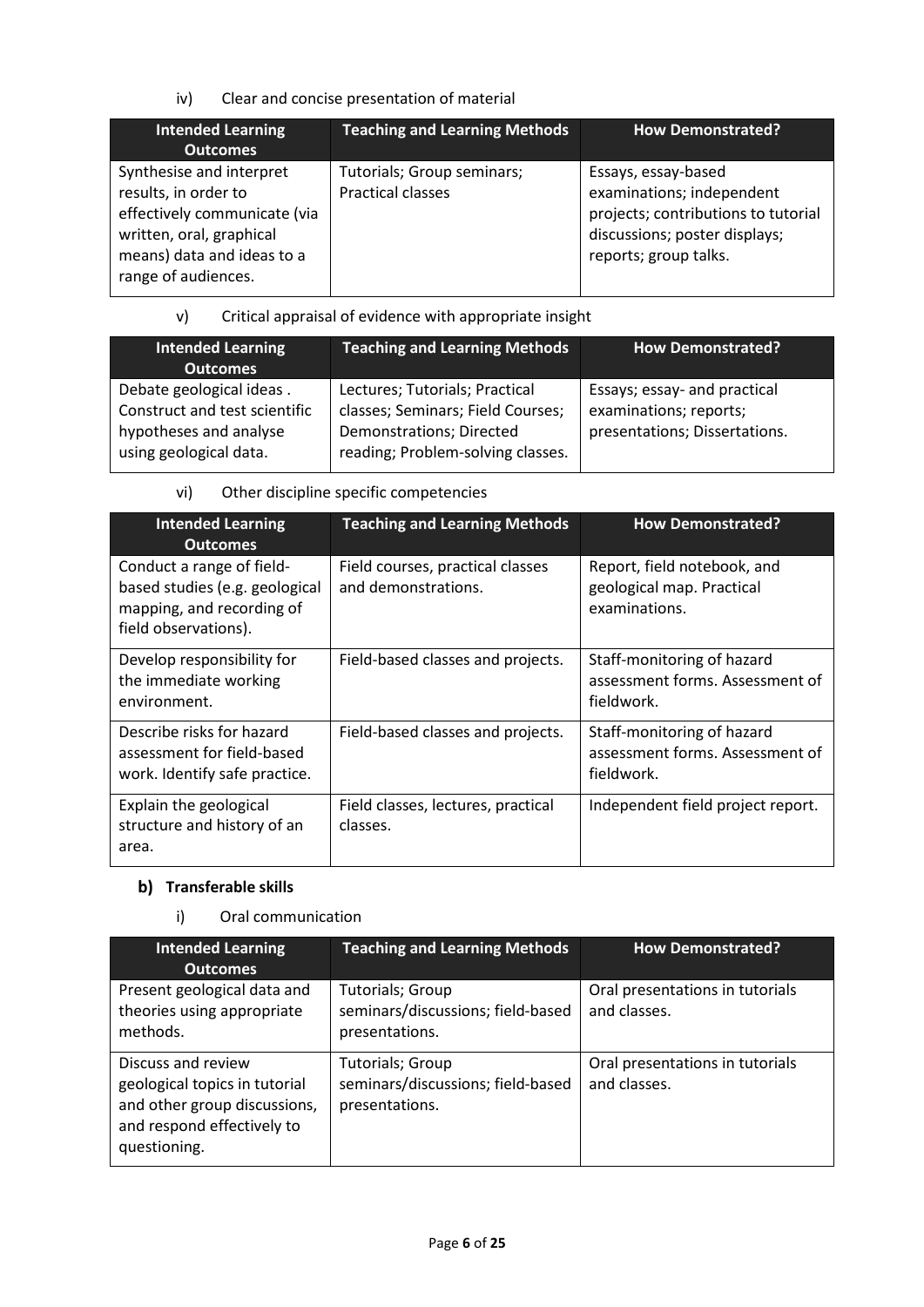### ii) Written communication

| <b>Intended Learning</b><br><b>Outcomes</b>                                                                                                | <b>Teaching and Learning Methods</b>                                         | <b>How Demonstrated?</b>                                             |
|--------------------------------------------------------------------------------------------------------------------------------------------|------------------------------------------------------------------------------|----------------------------------------------------------------------|
| Communicate effectively and<br>appropriately in a variety of<br>written formats including<br>essays, reports, projects, CVs<br>and posters | Tutorials, demonstrations and<br>guidance notes                              | Assessed CVs, essays, reports,<br>poster displays, and examinations  |
| Draw and describe geological<br>features, specimens and thin<br>sections.                                                                  | Practical classes, demonstrations,<br>fieldwork, independent project<br>work | Field notebooks; assessed<br>practical folders; assessed<br>reports. |

### iii) Information technology

| <b>Intended Learning</b><br><b>Outcomes</b>                                                                                                           | <b>Teaching and Learning Methods</b>                                                                            | <b>How Demonstrated?</b>                                                                    |
|-------------------------------------------------------------------------------------------------------------------------------------------------------|-----------------------------------------------------------------------------------------------------------------|---------------------------------------------------------------------------------------------|
| Use spreadsheets or other<br>software to enter,<br>manipulate and display<br>numerical data.                                                          | Subject-embedded exercises.<br>Tutorials.                                                                       | Assessed report; practical<br>assignments.                                                  |
| Use appropriate software<br>packages to prepare written<br>reports, essays,<br>dissertations, posters and<br>presentations (e.g. Word,<br>PowerPoint) | Report-writing for tutorials;<br>subject-embedded exercises;<br>presentation to tutorial groups<br>and classes. | Assessed report; tutorial and<br>practical assignments;<br>independent work<br>assignments. |
| Critically review information<br>from electronic sources.                                                                                             | Tutorial and class supported<br>information retrieval for projects,<br>essays, reports and dissertations.       | Assessed report; tutorial and<br>practical assignments;<br>independent work<br>assignments. |

### iv) Numeracy

| <b>Intended Learning</b><br><b>Outcomes</b>                                                                               | <b>Teaching and Learning Methods</b>                                       | <b>How Demonstrated?</b>                                                                                                                                                |
|---------------------------------------------------------------------------------------------------------------------------|----------------------------------------------------------------------------|-------------------------------------------------------------------------------------------------------------------------------------------------------------------------|
| Select appropriate<br>numerical, statistical and<br>graphical methods to explain<br>and interpret geological<br>concepts. | Introduced in the first year<br>within practical classes and<br>tutorials. | Mid-semester progress tests and<br>as components within subject<br>specific modules throughout the<br>three years of study; feedback on<br>practical class assignments. |

### v) Team working

| <b>Intended Learning</b><br><b>Outcomes</b>                                                        | <b>Teaching and Learning Methods</b>                                                      | <b>How Demonstrated?</b>                                                                   |
|----------------------------------------------------------------------------------------------------|-------------------------------------------------------------------------------------------|--------------------------------------------------------------------------------------------|
| Organize and workeffectively<br>within a team, and evaluate<br>performance of self and of<br>team. | Tutorials, seminars, practical<br>classes, project work, and field-<br>based discussions. | Tutorial-based assessments;<br>assessed practical work, team<br>report and team fieldwork. |
| Identify self and team goals<br>and responsibilities for team<br>working.                          | Tutorials, seminars, practical<br>classes, project work, and field-<br>based discussions. | Tutorial-based assessments;<br>assessed practical work, team<br>report and team fieldwork. |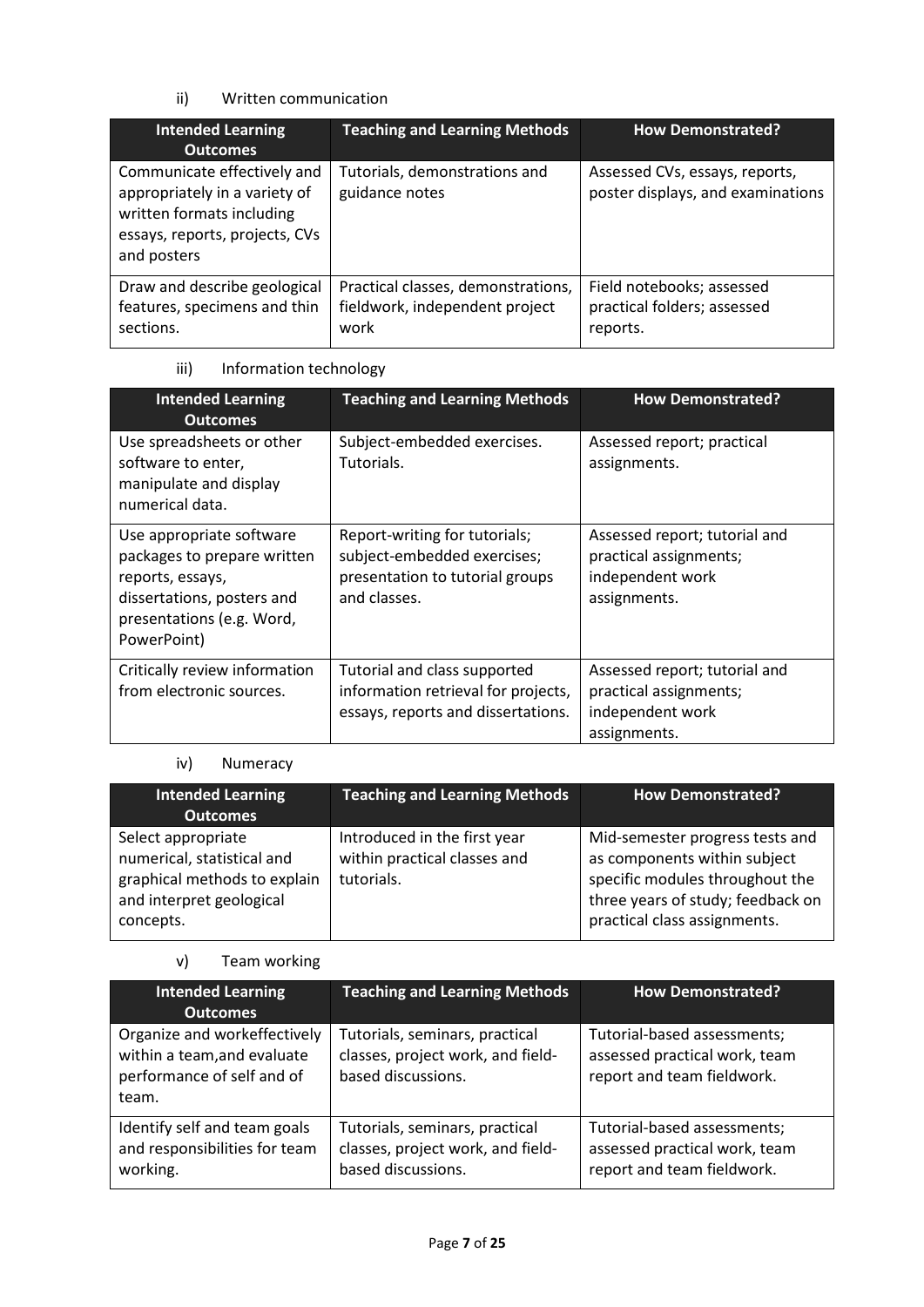### vi) Problem solving

| <b>Intended Learning</b><br><b>Outcomes</b> | <b>Teaching and Learning Methods</b> | <b>How Demonstrated?</b>           |  |
|---------------------------------------------|--------------------------------------|------------------------------------|--|
| Solve numerical, spatial,                   | Lectures, tutorials, practical and   | Assessment of field notebooks,     |  |
| temporal and geometrical                    | field classes, group work,           | practical class work, project work |  |
| problems.                                   | projects.                            | and reports.                       |  |
| Solve problems with                         | Lectures, tutorials, practical and   | Assessment of field notebooks,     |  |
| incomplete or contradictory                 | field classes, group work,           | practical class work, project work |  |
| information.                                | projects.                            | and reports.                       |  |

## vii) Information handling

| <b>Intended Learning</b><br><b>Outcomes</b>                                                             | <b>Teaching and Learning Methods</b>                                                                | <b>How Demonstrated?</b>               |
|---------------------------------------------------------------------------------------------------------|-----------------------------------------------------------------------------------------------------|----------------------------------------|
| Effectively search for, gather<br>and utilise information<br>relevant to geological<br>problem solving. | Lectures, tutorials, practicals,<br>study skills within tutorials, field<br>and lab-based projects. | Tutorial assignments, project<br>work. |

### viii) Skills for lifelong learning

| <b>Intended Learning</b><br><b>Outcomes</b>                             | <b>Teaching and Learning Methods</b>                            | <b>How Demonstrated?</b>                                                             |  |
|-------------------------------------------------------------------------|-----------------------------------------------------------------|--------------------------------------------------------------------------------------|--|
| Demonstrate intellectual<br>independence                                | All of the above, and particularly<br>independent project work. | Assessed independent work.<br>Coursework within modules                              |  |
| Develop and implement a<br>personal plan of work to<br>meet a deadline. | All of the above, and particularly<br>independent project work. | Assessed independent work.                                                           |  |
| Identify targets for personal,<br>career and academic<br>development.   | All of the above, and particularly<br>independent project work. | Assessed independent work.<br>Successful Placement for Year in<br>Industry students. |  |

## **For Year in Industry students (only)**

| <b>Intended Learning Outcomes</b>                                                         | <b>Teaching and Learning Methods</b>                                                                                                                                                                                               | <b>How Demonstrated</b>                                             |
|-------------------------------------------------------------------------------------------|------------------------------------------------------------------------------------------------------------------------------------------------------------------------------------------------------------------------------------|---------------------------------------------------------------------|
| Placement Preparation 1 and 2                                                             |                                                                                                                                                                                                                                    |                                                                     |
| 1. Select appropriate<br>resources for<br>researching/securing<br>placement opportunities | Students are provided with<br>dedicated and timetabled<br>sessions to prepare to search and<br>secure a year in industry.<br>Problem solving classes,<br>Masterclasses, Career<br>development programmes,<br>Independent research. | Formative module feedback<br>through session tasks and<br>exercises |
| Explain the process for<br>2.<br>applying for and securing<br>a relevant placement        | Students are provided with<br>dedicated and timetabled<br>sessions to prepare to search and<br>secure a year in industry.                                                                                                          | Formative module feedback<br>through session tasks and<br>exercises |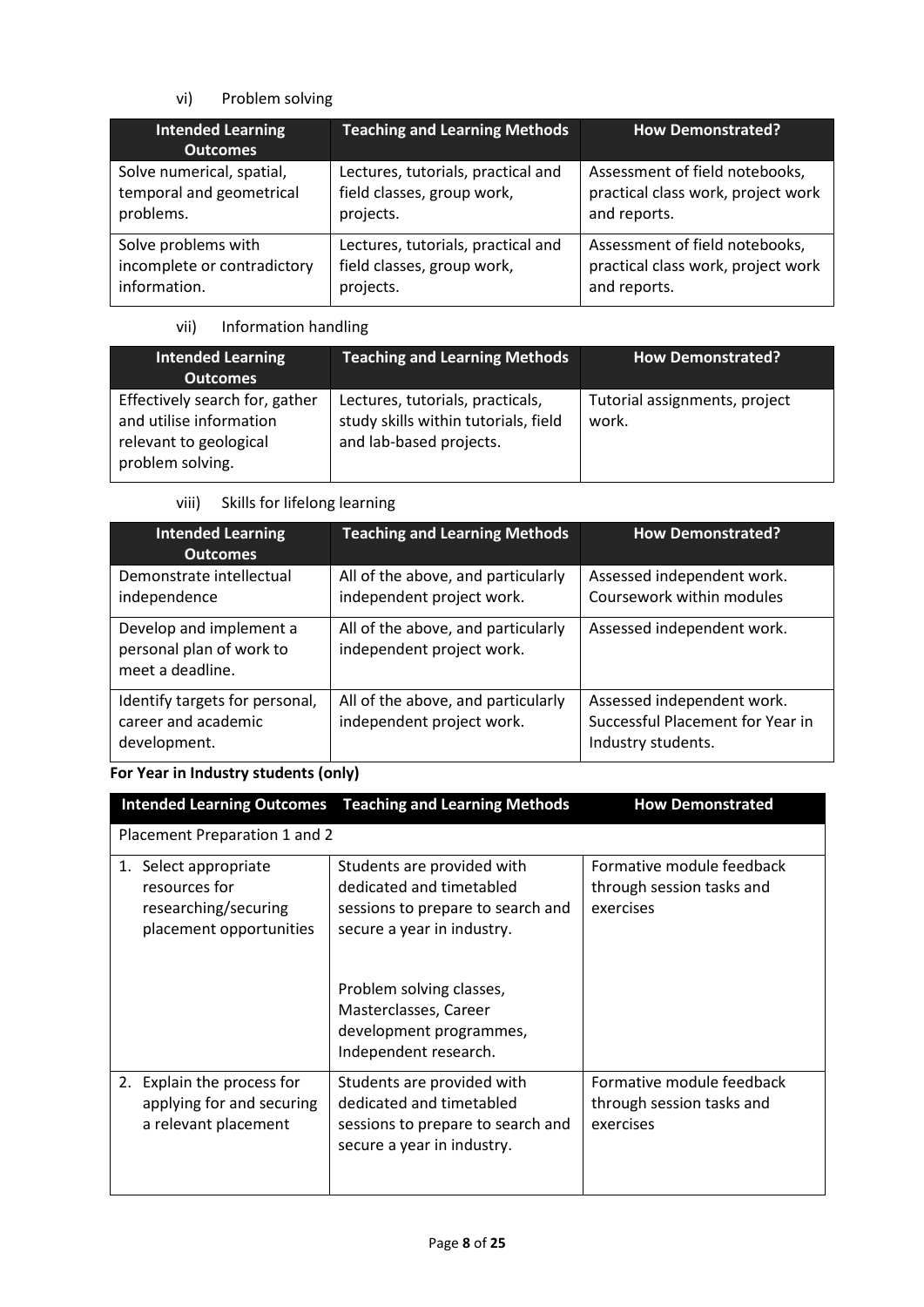|                                                                                                                                                                                                       | Problem solving classes,<br>Masterclasses, Career<br>development programmes,<br>Independent research.                       |                                                                                                                                                                                                                                                     |
|-------------------------------------------------------------------------------------------------------------------------------------------------------------------------------------------------------|-----------------------------------------------------------------------------------------------------------------------------|-----------------------------------------------------------------------------------------------------------------------------------------------------------------------------------------------------------------------------------------------------|
| 3. Construct effective<br>applications for<br>placement opportunities                                                                                                                                 | Students are provided with<br>dedicated and timetabled<br>sessions to prepare to search and<br>secure a year in industry.   | Formative module feedback<br>through session tasks and<br>exercises                                                                                                                                                                                 |
|                                                                                                                                                                                                       | Problem solving classes,<br>Masterclasses, Career<br>development programmes,<br>Independent research.                       |                                                                                                                                                                                                                                                     |
| 4. Recognise suitable plans<br>for transitioning into a<br>placement                                                                                                                                  | Students are provided with<br>dedicated and timetabled<br>sessions to prepare to search and<br>secure a year in industry.   | Formative module feedback<br>through session tasks and<br>exercises                                                                                                                                                                                 |
|                                                                                                                                                                                                       | Problem solving classes,<br>Masterclasses, Career<br>development programmes,<br>Independent research.                       |                                                                                                                                                                                                                                                     |
| On Placement                                                                                                                                                                                          |                                                                                                                             |                                                                                                                                                                                                                                                     |
| 1. Apply the theoretical and<br>practical aspects of the<br>material studied at the<br>University and<br>demonstrate the<br>personal and professional<br>skills necessary for your<br>role within the | Students undertake a minimum<br>of 9 months experience in the<br>workplace.<br>Project supervision, independent<br>research | <b>Completion of Monthly</b><br>Reflective Journals to record<br>skills development, major<br>achievements, key areas of<br>work, learning points and<br>challenges overcome.                                                                       |
| organisation.                                                                                                                                                                                         |                                                                                                                             | Assessed by a Placement<br>Portfolio, comprising of a<br>Reflective Summary,<br>Professional Development Plan,<br>and Updated CV (excluded from<br>word count) to formally assess<br>on a pass or fail basis.                                       |
|                                                                                                                                                                                                       |                                                                                                                             | Formative feedback during a<br>Placement Visit (in person or via<br>Skype) from Placement Provider<br>and Placement Tutor regarding<br>reflection on skills<br>development, areas of strength<br>and weakness and contribution<br>to the workplace. |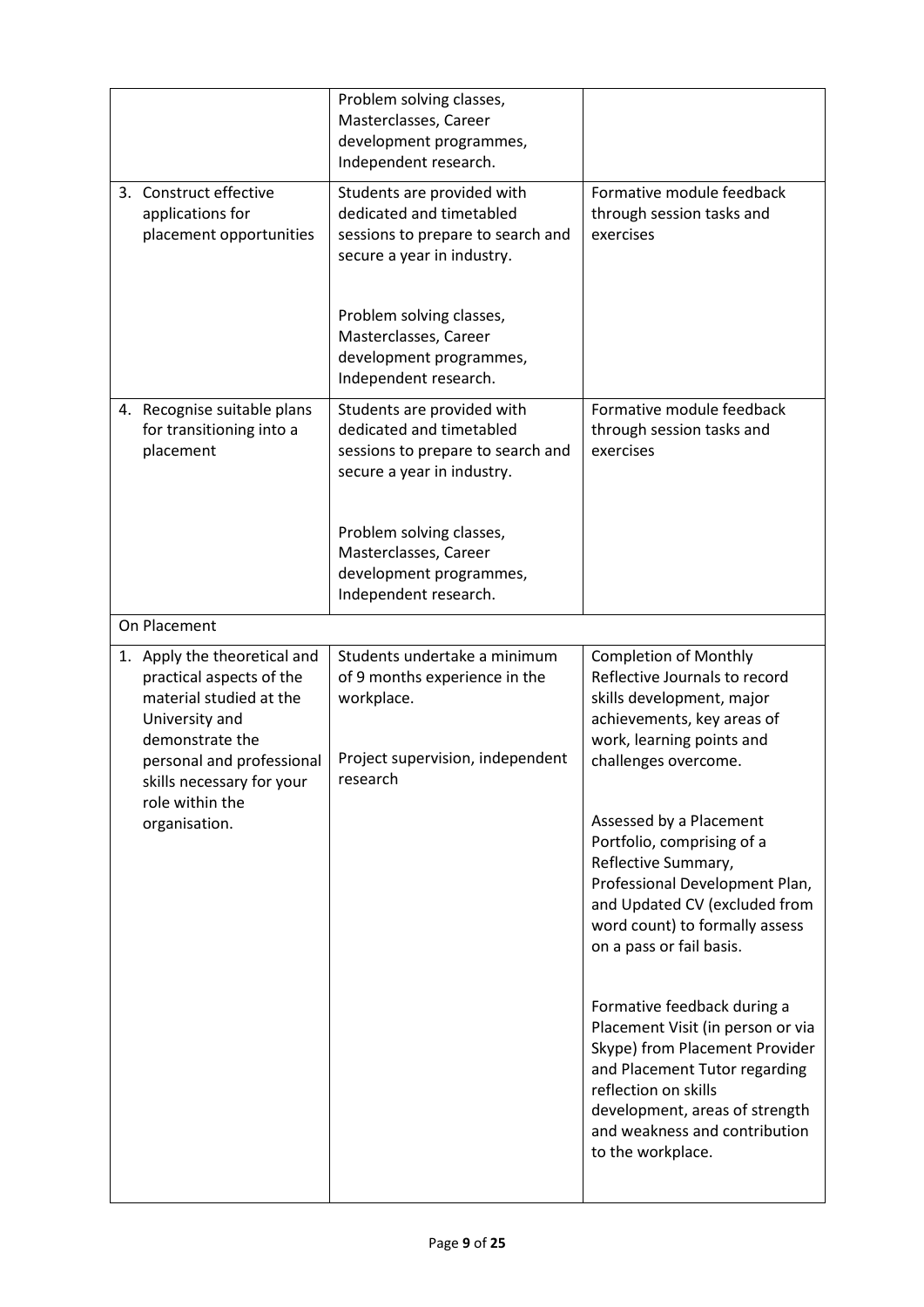| 2. Compose a Professional<br>Development Plan<br>considering your<br>strengths, development<br>areas and motivations for<br>your next step                 | Students undertake a minimum<br>of 9 months experience in the<br>workplace.<br>Project supervision, independent<br>research | <b>Completion of Monthly</b><br>Reflective Journals to record<br>skills development, major<br>achievements, key areas of<br>work, learning points and<br>challenges overcome.                                                                       |
|------------------------------------------------------------------------------------------------------------------------------------------------------------|-----------------------------------------------------------------------------------------------------------------------------|-----------------------------------------------------------------------------------------------------------------------------------------------------------------------------------------------------------------------------------------------------|
|                                                                                                                                                            |                                                                                                                             | Assessed by a Placement<br>Portfolio, comprising of a<br>Reflective Summary,<br>Professional Development Plan,<br>and Updated CV (excluded from<br>word count) to formally assess<br>on a pass or fail basis.                                       |
|                                                                                                                                                            |                                                                                                                             | Formative feedback during a<br>Placement Visit (in person or via<br>Skype) from Placement Provider<br>and Placement Tutor regarding<br>reflection on skills<br>development, areas of strength<br>and weakness and contribution<br>to the workplace. |
| 3. Modify your CV to<br>include the skills and<br>experience you have<br>gained through your<br>significant experience<br>gained in the past 12<br>months. | Students undertake a minimum<br>of 9 months experience in the<br>workplace.<br>Project supervision, independent<br>research | <b>Completion of Monthly</b><br>Reflective Journals to record<br>skills development, major<br>achievements, key areas of<br>work, learning points and<br>challenges overcome.                                                                       |
|                                                                                                                                                            |                                                                                                                             | Assessed by a Placement<br>Portfolio, comprising of a<br>Reflective Summary,<br>Professional Development Plan,<br>and Updated CV (excluded from<br>word count) to formally assess<br>on a pass or fail basis.                                       |
|                                                                                                                                                            |                                                                                                                             | Formative feedback during a<br>Placement Visit (in person or via<br>Skype) from Placement Provider<br>and Placement Tutor regarding<br>reflection on skills<br>development, areas of strength<br>and weakness and contribution<br>to the workplace. |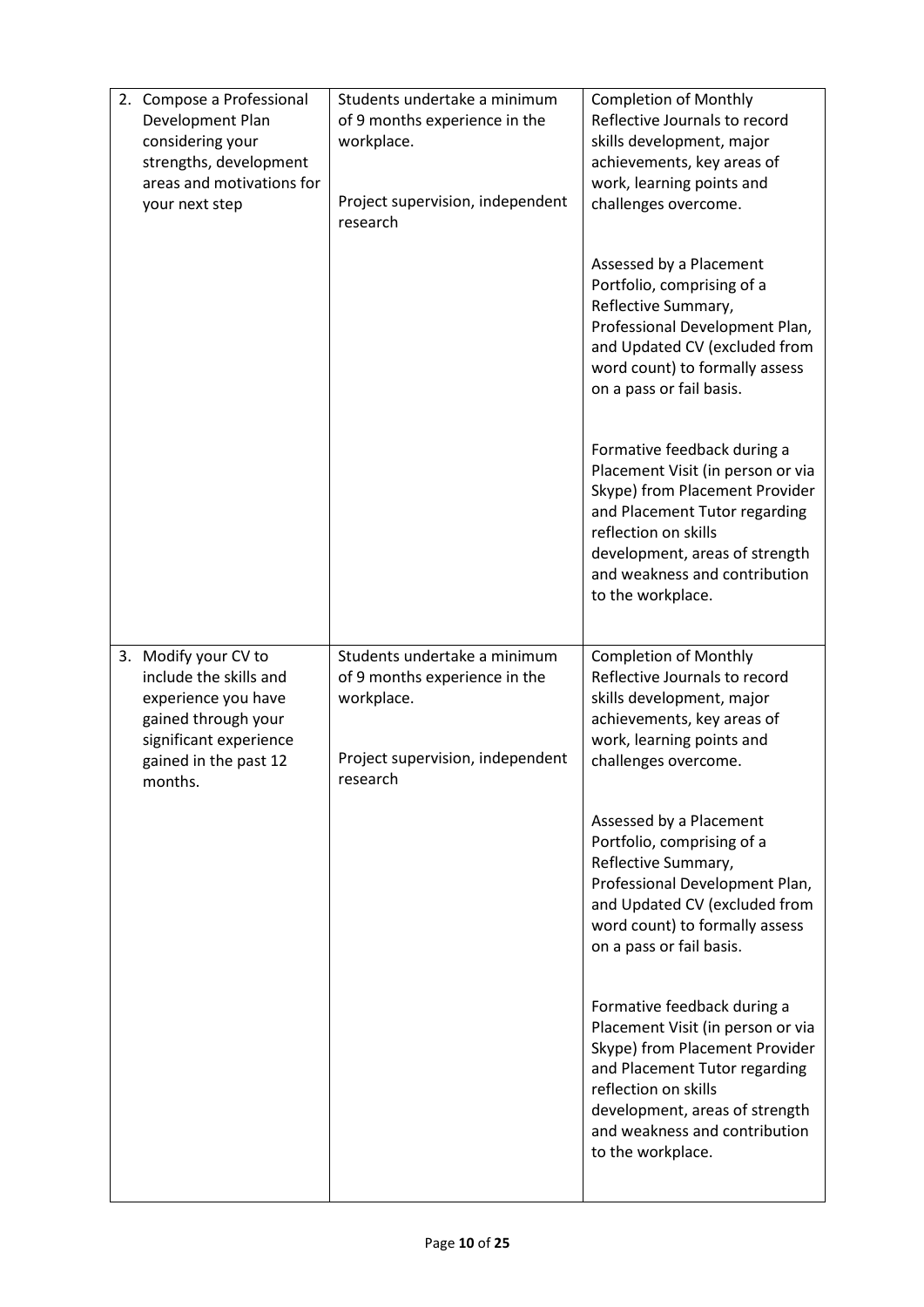| <b>Intended Learning Outcomes</b>                                                                                                                                      | <b>Teaching and Learning</b><br><b>Methods</b>                                                                      | <b>How Demonstrated?</b>                                                                      |
|------------------------------------------------------------------------------------------------------------------------------------------------------------------------|---------------------------------------------------------------------------------------------------------------------|-----------------------------------------------------------------------------------------------|
| On completion of the year abroad students can be expected to:                                                                                                          |                                                                                                                     |                                                                                               |
| Reflect on skills learned and<br>knowledge gained and explain<br>how these may contribute to<br>future academic development.                                           | Global Success toolkit (including<br>written guidance and workshops<br>to be delivered in partnership<br>with CDS). | Updated Curriculum Vitae (not<br>formally assessed).                                          |
| Demonstrate improved<br>professional communication,<br>presentation and interpersonal<br>skills, networking skills and, if<br>relevant, skills in another<br>language. | Experience of living and studying<br>overseas.                                                                      | Seminar presentations and<br>contributions to tutorials during<br>final year of study at UoL. |
| Demonstrate a range of self-<br>management and life-long<br>learning skills including time<br>management, adaptability,<br>confidence, independence and<br>enterprise. | Experience of studying in an<br>overseas institution.                                                               | Assessments undertaken<br>overseas.                                                           |

### **10. Progression points**

This programme follows the standard Scheme of Progression set out in **Senate Regulations** – see the version of Senate Regulation 5 governing undergraduate programmes relevant to the year of entry.

In cases where a student has failed to meet a requirement to progress he or she will be required to withdraw from the course

### **Progression onto a year in industry**

The progression criteria for a 'year in industry' programme is to meet the requirements needed to progress to the next level of study as outlined in the University's Senate 5 Regulations.

Where a degree programme has a requirement from a Professional or Statutory Body (PSRB) for academic attainment for students undertake a year in industry are exempt from the proposed new progression criteria and will continue to uphold existing progression criteria.

A Placement Student will revert back to the degree without Year in Industry if:

- 1. They fail to secure a year in industry role.
- 2. They fail to pass the assessment related to the year in industry.
- 3. The year in industry ends early due to the behaviour of the Placement Student not being in accordance with the University's Regulations for Students, Student Responsibilities. The Placement Student will need to suspend for the remainder of the academic year. To prevent such an incident from happening, processes are in place to identify any possible issues or concerns early in the year in industry role. This includes a start check, regular communications, visits to the workplace (physical and/or virtual) and evaluation. Communication and contact between the Placement Student, Placement Provider and University provides support should issues arise.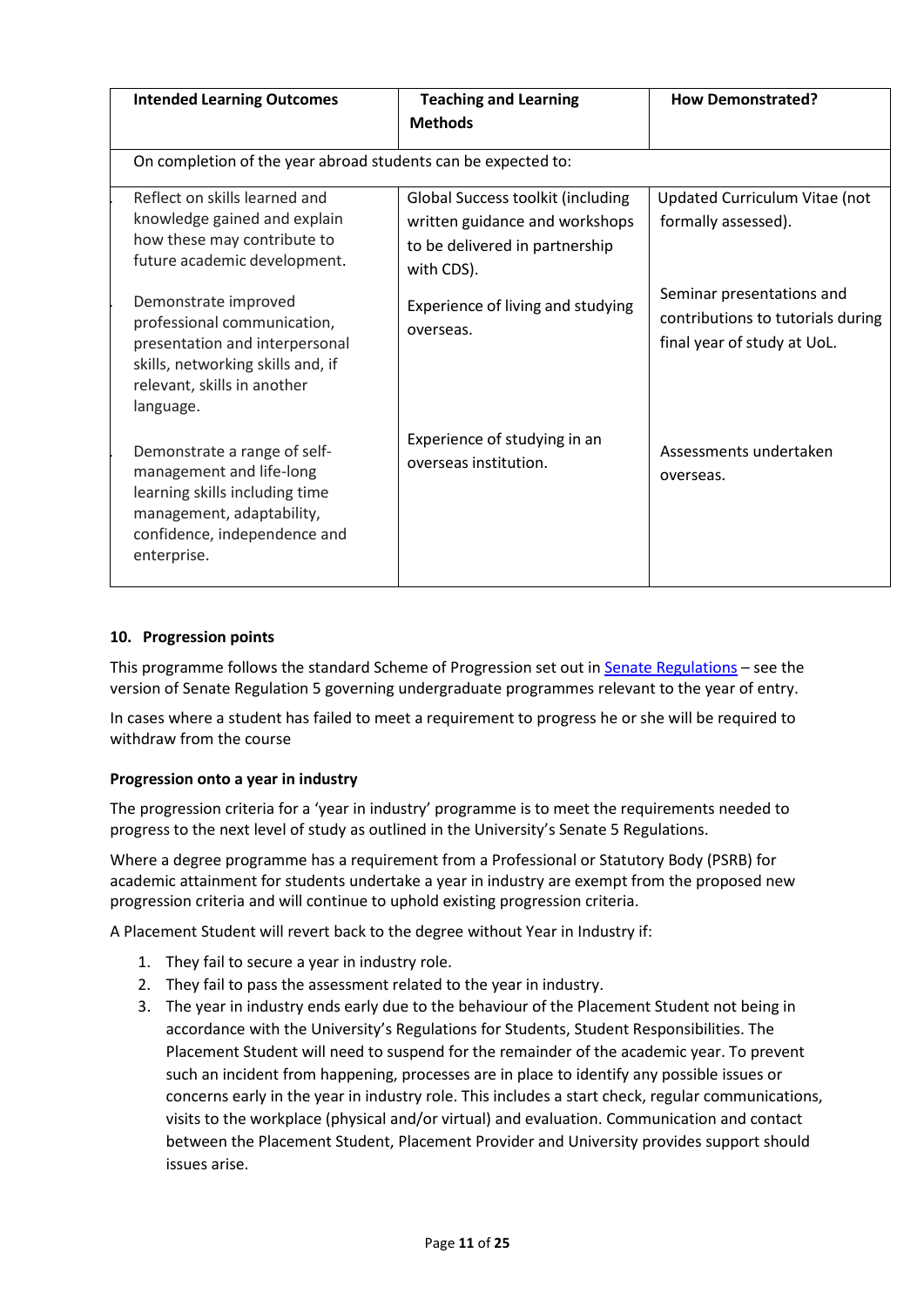4. They discontinue their Year in Industry. A student can return to their campus-based studies no later than the end of teaching week 2 at the start of the academic year should they decide to discontinue their Year in Industry they should complete a Course Transfer From. If a Placement Student decides to discontinue their Year in Industry after this point they will need to suspend their studies for the remainder of the academic year.

Nine months is the minimum time required for a year in industry to be formally recognised. If the year in industry is terminated earlier than 9 months as a result of event outside of the Placement Students control (for example redundancy, or company liquidation), the following process will be adopted:

- 1. If the Placement Student has completed 1 6 months, they will be supported to search for another placement to take them up to the 9 months required for the year in industry to be formally recognised. If the Placement Student does not find a placement to meet this criteria they will be required to suspend and transferred onto the degree without Year in Industry.
- 2. If the Placement Student has completed 7-8 months, they will be supported to search for another placement to take them up to the 9 months required for the year in industry to be formally recognised. If the Placement Student cannot source an additional placement to take them to 9 months, assessments related to the year in industry will be set for the student to make it possible for the individual learning objectives for the year in industry to be met. This will allow the Year in Industry to be recognised in the degree certificate.
- 3. A Placement Student will not be permitted to undertake a placement which runs across two academic years.

Students need to achieve a credit-weighted average of 55% in the second year of their degree programme, and be carrying no failed modules, in order to progress to the year abroad. Students with mitigating circumstances may request that their circumstances be taken into consideration. The final determination should be made by the relevantBoard of Examiners.

A Student will revert back to the without a year abroad variant of the programme if:

- 1. They pass less than 50% of the equivalent of 120 UoL credits.
- 2. They pass between 50 and 80% of the equivalent of 120 UoL credits and do not pass a resit.
- 3. The year abroad ends early due to the behaviour of the Student not being in accordance with the University's Regulations for Students, Student Responsibilities. The Student will need to suspend for the remainder of the academic year. To prevent such an incident from happening, processes are in place to identify any possible issues or concerns during the risk assessment process, and via monitoringchecks during the year abroad. Communication and contact between the Student, the host university and UoL will ensure support is provided should issues arise.
- 4. The student discontinues their year abroad. A student may return to their campusbased studies no later than the end of teaching week 2 at the start of the academic year should they decide to discontinue their year abroad, and should complete a Course Transfer Form. If a student discontinues their year abroad after the end of teaching week 2 at Leicester and before the end of their first semester abroad, they will be required to suspend their studies for the remainder of the academic yearand transfer to the standard variant of their degree.

Where a student successfully completes the first semester of their year abroad, but discontinues their placement prior to completion of the full academic year for any reason, consideration may be given to the awarding of a 'witha semester abroad' degree programme, as set out below:

If a Student completes the first semester of their year abroad and subsequently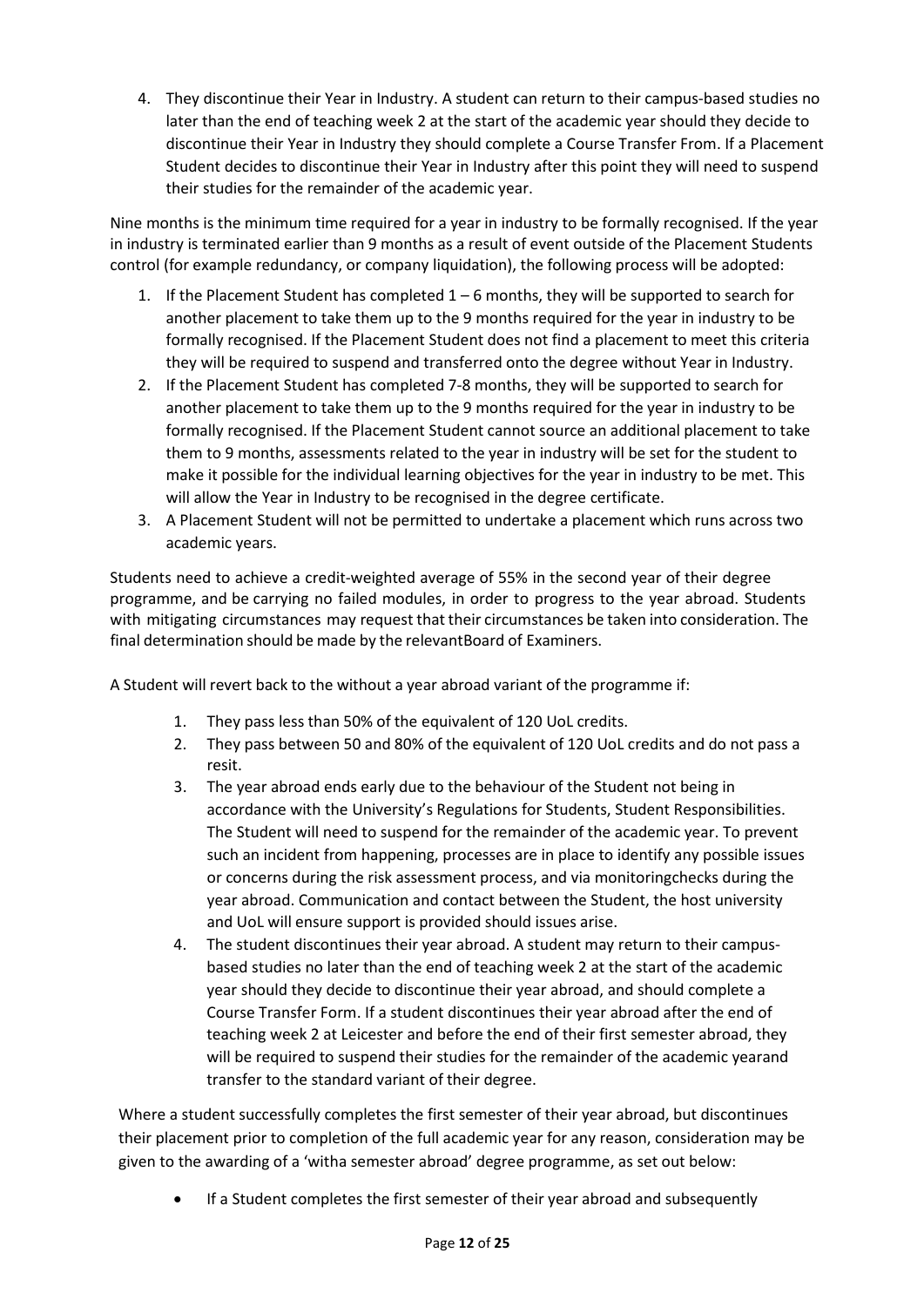discontinues prior to the end of their second semester, they will be required to suspend their studies for the remainder of the academic year, but will be deemed to have met the requirements to transfer to a 'with a semesterabroad' variant of their degree programme if they have passed the equivalent of 48 UoL credits.

- If the student has passed between 30 and 48 UoL credits, they may undertake resit opportunitiesoffered by the host university where possible.
- If the student is not able to undertake resit assessments via their host university, fails resits, or passesfewer than the equivalent of 30 UoL credits, they will revert to the standard variant of their degree.

### **Course transfers**

Course transfer may be considered at the end of year 1.

### **11. Criteria for award and classification**

This programme follows the standard scheme of undergraduate award and classification set out in [Senate Regulations](http://www.le.ac.uk/senate-regulations) – see the version of *Senate Regulation 5 governing undergraduate programmes* relevant to the year of entry.

### **12. Special features**

Residential field courses

Group problem solving

Student centered learning – small-group tutorials

Field-based project

Accessible, extensive mineral, rock and fossils undergraduate teaching collections, including ore deposits

Modules incorporating industry-standard software training and application

Department-based specialist careers advisors

### **Placements**

It is the student's responsibility to secure a year in industry role. Students should attend Placement Preparation modules, additional support workshops and 1-2-1 appointments with the Career Development Service. Employer led activities provide a platform for students to engage with organisations who are recruiting students for year in industry roles.

When a Placement Student starts a year in industry, they will be required to complete health and safety documents and confirm they have completed a formal induction process no later than the 2nd week of placement. A Placement Student on the Year in Industry variant will also gain from being able to:

- 1. Apply the theoretical and practical aspects of the material studied at the University and demonstrate the personal and professional skills necessary for your role within the organisation.
- 2. Compose a Professional Development Plan considering your strengths, development areas and motivations for your next step
- 3. Modify your CV to include the skills and experience you have gained through your significant experience gained in the past 12 months

### **Year Abroad**

It is the student's responsibility to apply for a year abroad, and to comply in full with the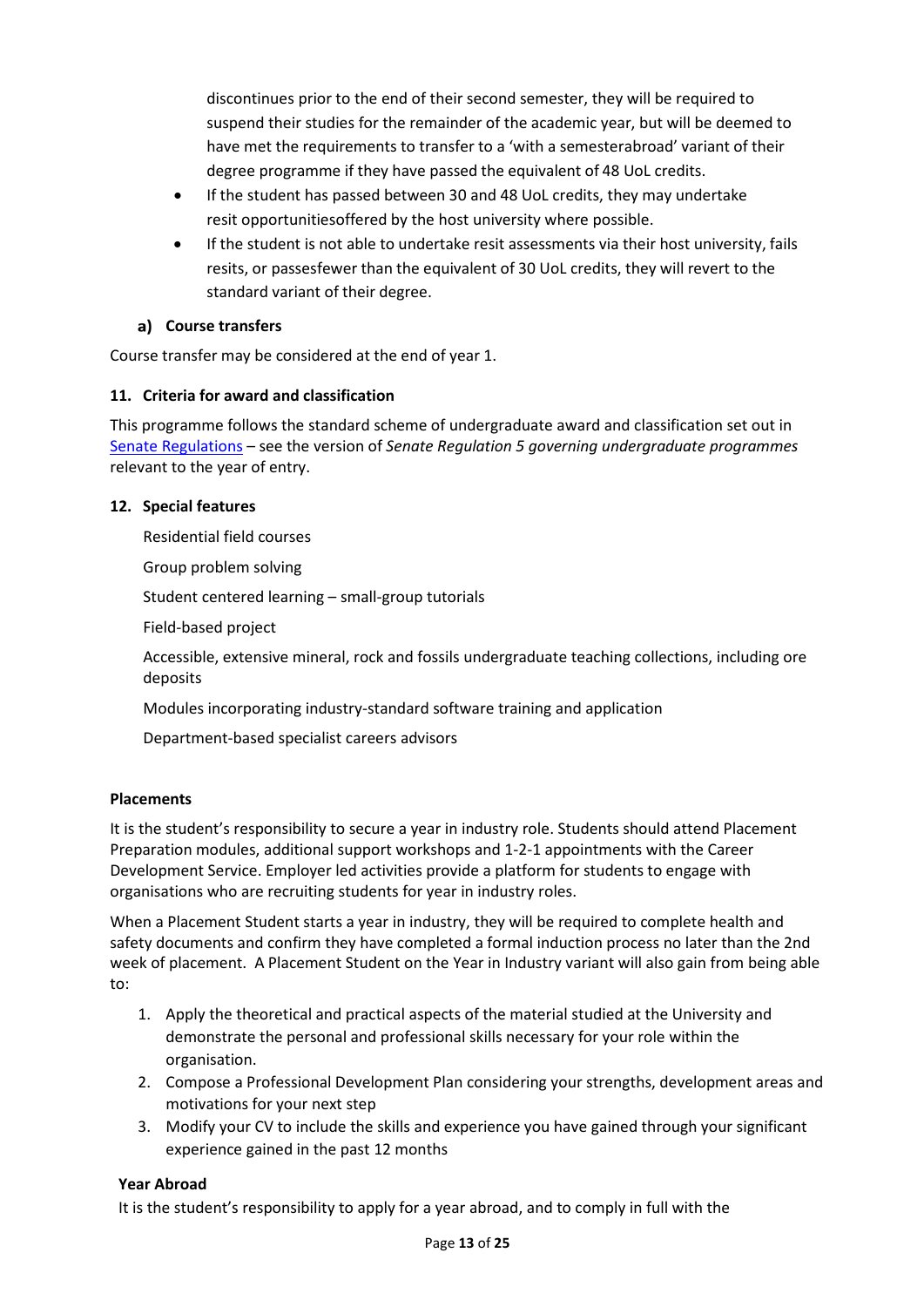preparation process, whichincludes

- Attendance at the 'What's next?' talk, delivered in February
- Attendance at pre-departure talks/events
- Compliance with the risk assessment process

Students will be offered additional pre-departure workshops on intercultural competence, and post-placementworkshops on employability.

#### **13. Indications of programme quality**

Accreditation by the Geological Society of London.

The research interests of the staff strongly inform the teaching programme. External industry involvement with the development of parts of the teaching programme, including the integration of relevant software and access to case studies.

Quotes from recent External Examiners:

'The department is excellent and deserves its reputation as one of the leading centres of geoscience teaching/research in Europe.'

'I believe that the BSc and MGeol programmes in Applied and Environmental Geology to be of high quality, delivered by a dedicated set of professional academics. I was impressed by the diverse range of assessment styles and the extremely positive reactions of the students to the course and the staff team.'

'The Applied and Environmental Geology course delivers instruction and assessment across a wide range of subjects which provide a strong background and appropriate expertise for students wishing to achieve employment in Applied Geology.'

#### **14. External Examiner(s) reports**

The details of the External Examiner(s) for this programme and the most recent External Examiners' reports for this programme can be found at [exampapers@Leicester](https://exampapers.le.ac.uk/) [log-in required]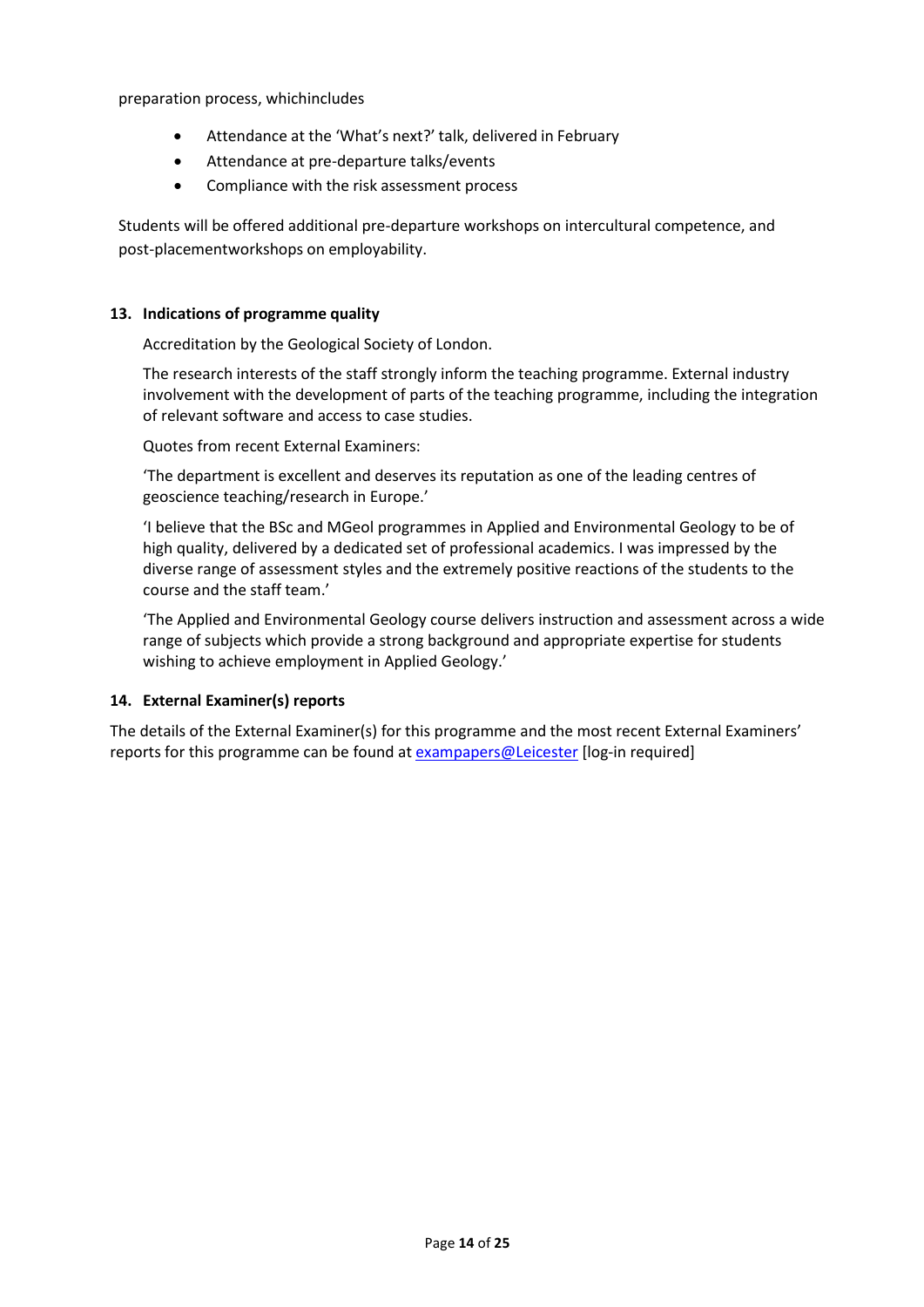

# **Programme Specification (Undergraduate) FOR ENTRY YEAR: 2022/23**

**Date created:** 16/02/21 **Last amended:** 02/03/2022 **Version no.** 1

### **Appendix 1: Programme structure (programme regulations)**

The University regularly reviews its programmes and modules to ensure that they reflect the current status of the discipline and offer the best learning experience to students. On occasion, it may be necessary to alter particular aspects of a course or module.

#### **Updates to the programme**

| <b>Academic year affected</b> | <b>Module Code(s)</b> | Update                                                                                  |
|-------------------------------|-----------------------|-----------------------------------------------------------------------------------------|
| 2022/23                       | GL1104                | Module title changed to 'Natural Resources and Energy for the 21 <sup>st</sup> Century' |
| 2023/24                       | GL2101                | Module title changed to 'Introduction to Geochemistry'                                  |
| 2023/24                       | GL2106                | Module title changed to 'Mineral Resources for Net Zero Carbon 1'                       |
| 2024/25                       | GL3113                | Module title changed to 'The Mining Lifecycle (Field Course, Cornwall)                  |
| 2024/25                       | GL3110                | Module title changed to 'Mineral Resources for Net Zero Carbon 2'                       |

## BSc APPLIED AND ENVIRONMENTAL GEOLOGY

Level 4/Year 1 2022/23

Credit breakdown

| <b>Status</b> | <b>Year long</b> | Semester 1 | Semester 2 |
|---------------|------------------|------------|------------|
| Core          | 45 credits       | 30 credits | 45 credits |
| Optional      | n/a              | n/a        | n/a        |

120 credits in total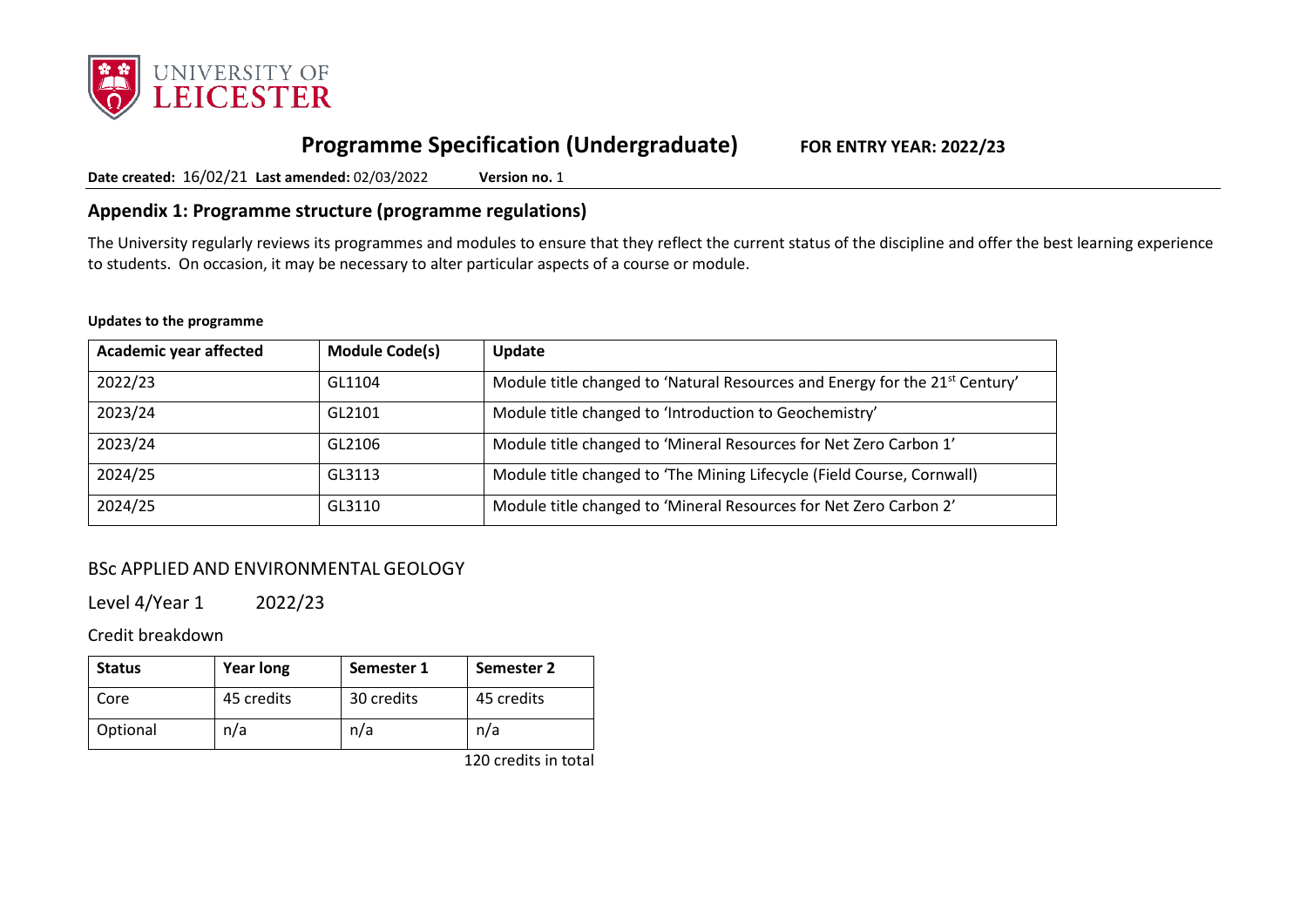## Core modules

| Delivery period  | Code   | <b>Title</b>                                                  | <b>Credits</b> |
|------------------|--------|---------------------------------------------------------------|----------------|
| Year long        | GL1100 | <b>Tutorials</b>                                              | 15 credits     |
| Year long        | GL1101 | The Rock Cycle: our dynamic earth                             | 30 credits     |
| Sem 1            | GL1102 | Micro to Macro                                                | 15 credits     |
| Sem 1            | GL1103 | Palaeobiology and the Stratigraphic Record                    | 15 credits     |
| Sem <sub>2</sub> | GL1104 | Natural Resources and Energy for the 21 <sup>st</sup> Century | 15 credits     |
| Sem <sub>2</sub> | GL1105 | <b>Geological Maps and Structures</b>                         | 15 credits     |
| Sem <sub>2</sub> | GL1106 | <b>Introductory Field Course</b>                              | 15 credits     |

### **Notes**

n/a

### Option modules

n/a

## **Level 5/Year 2 2023/24**

## Credit breakdown

| <b>Status</b> | <b>Year long</b> | Semester 1 | Semester 2 |
|---------------|------------------|------------|------------|
| Core          | 30 credits       | 45 credits | 45 credits |
| Optional      | n/a              | n/a        | n/a        |

120 credits in total

## Core modules

| Delivery period | Code   | <b>Title</b>                   | <b>Credits</b> |
|-----------------|--------|--------------------------------|----------------|
| Year long       | GL2100 | <b>Geological Field Skills</b> | 30 credits     |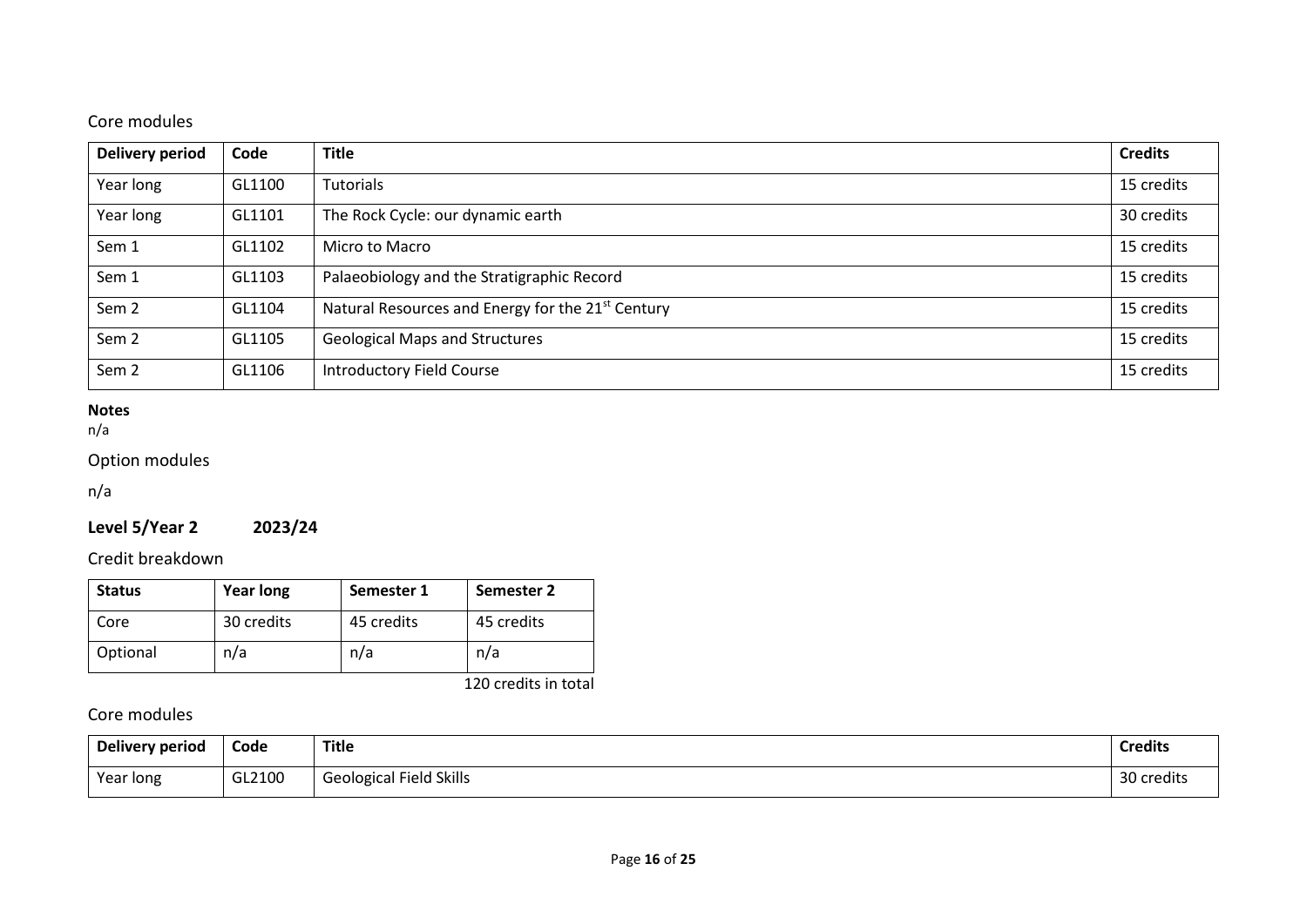| Delivery period  | Code   | <b>Title</b>                                          | <b>Credits</b> |
|------------------|--------|-------------------------------------------------------|----------------|
| Sem 1            | GL2103 | <b>Magmatic and Metamorphic Processes</b>             | 15 credits     |
| Sem 1            | GL2106 | Mineral Resources for net-zero Carbon 1               | 15 credits     |
| Sem 1            | GY2420 | Climate Change: Impacts, Vulnerability and Adaptation | 15 credits     |
| Sem <sub>2</sub> | GL2101 | Introduction to Geochemistry                          | 15 credits     |
| Sem <sub>2</sub> | GL2102 | <b>Structure and Tectonics</b>                        | 15 credits     |
| Sem <sub>2</sub> | GL2105 | Depositional Processes and Environments               | 15 credits     |

### **Notes**

n/a

## **Level 6/Year 3 2024/25**

Credit breakdown

| <b>Status</b> | <b>Year long</b> | Semester 1 | Semester 2 |
|---------------|------------------|------------|------------|
| Core          | n/a              | 45 credits | 45 credits |
| Optional      | n/a              | 15 credits | 15 credits |

120 credits in total

## Core modules

| Delivery period  | Code   | <b>Title</b>                                      | <b>Credits</b> |
|------------------|--------|---------------------------------------------------|----------------|
| Sem 1            | GL3100 | <b>Field Based Project</b>                        | 30 credits     |
| Sem 1            | GL3102 | <b>Environmental Geoscience</b>                   | 15 credits     |
| Sem <sub>2</sub> | GL3101 | <b>Dissertation</b>                               | 15 credits     |
| Sem <sub>2</sub> | GL3109 | Mineral Exploration, Economics and Sustainability | 15 credits     |
| Sem <sub>2</sub> | GL3113 | The Mining Lifecycle (Field course, Cornwall)     | 15 credits     |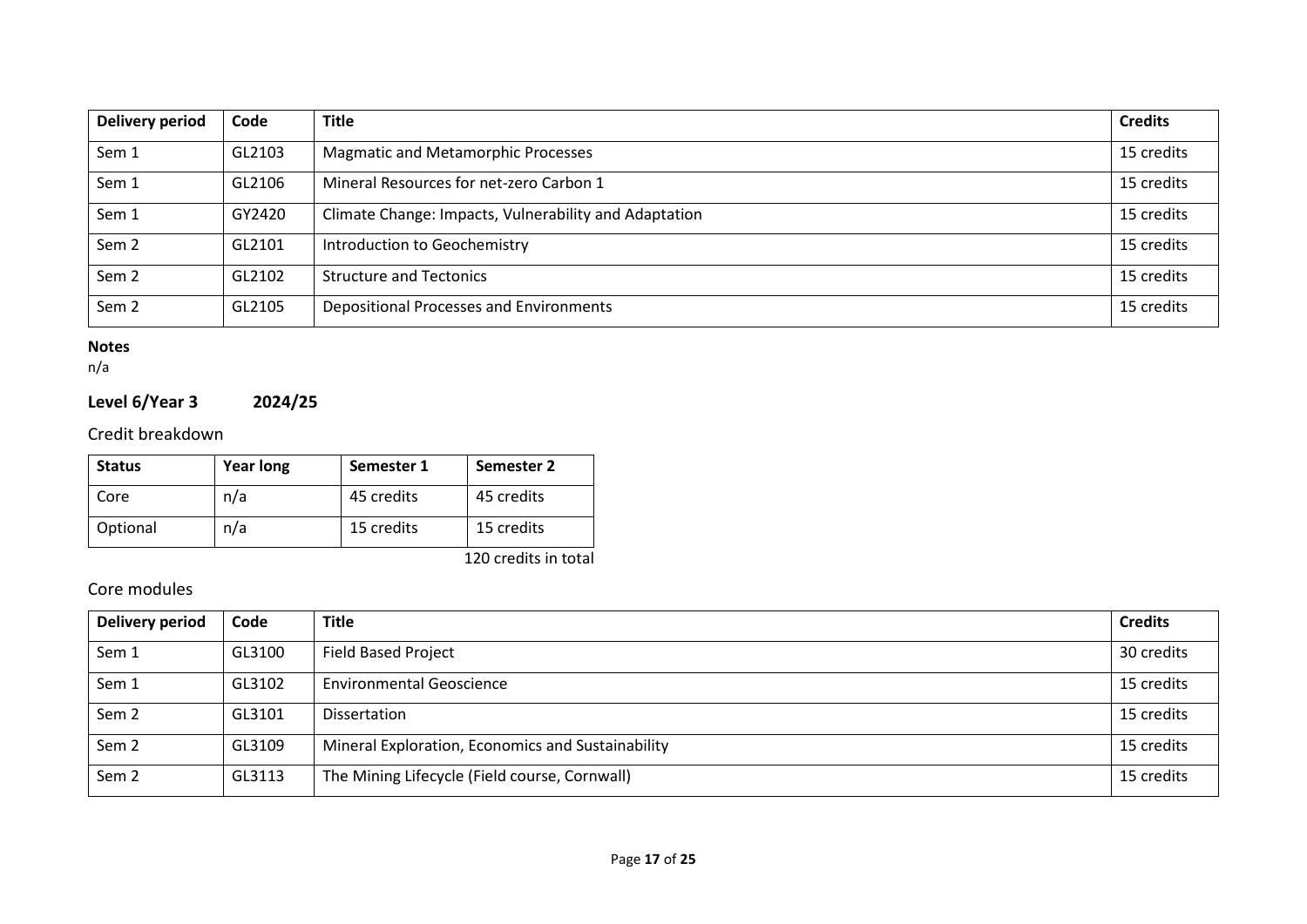#### **Notes**

n/a

### Option modules

| <b>Delivery period</b> | Code   | <b>Title</b>                                  | <b>Credits</b> |
|------------------------|--------|-----------------------------------------------|----------------|
| Semester 1             | GL3118 | <b>Crustal Dynamics</b>                       | 15 credits     |
| Semester 1             | GY3435 | Water Quality Processes and Management        | 15 credits     |
| Semester 2             | GL3110 | Mineral Resources for net-zero Carbon 2       | 15 credits     |
| Semester 2             | GL3105 | Earth Science in Education                    | 15 credits     |
| Semester 2             | GL3106 | <b>Planetary Science</b>                      | 15 credits     |
| Semester 2             | GL3108 | <b>Geological Application of Microfossils</b> | 15 credits     |
| Semester 2             | GY3434 | Stable Isotopes in the Environment            | 15 credits     |
| Semester 2             | GY3438 | <b>River Dynamics</b>                         | 15 credits     |

#### **Notes**

This is an indicative list of option modules and not definitive of what will be available. Option module choice is also subject to availability, timetabling, student number restrictions and, where appropriate, students having taken appropriate pre-requisite modules.

## BSc APPLIED AND ENVIRONMENTAL GEOLOGY WITH A YEAR IN INDUSTRY

## **Level 4/Year 1 2022/23**

### Credit breakdown

| <b>Status</b> | <b>Year long</b> | Semester 1 | Semester 2 |
|---------------|------------------|------------|------------|
| Core          | 45 credits       | 30 credits | 45 credits |
| Optional      | n/a              | n/a        | n/a        |

120 credits in total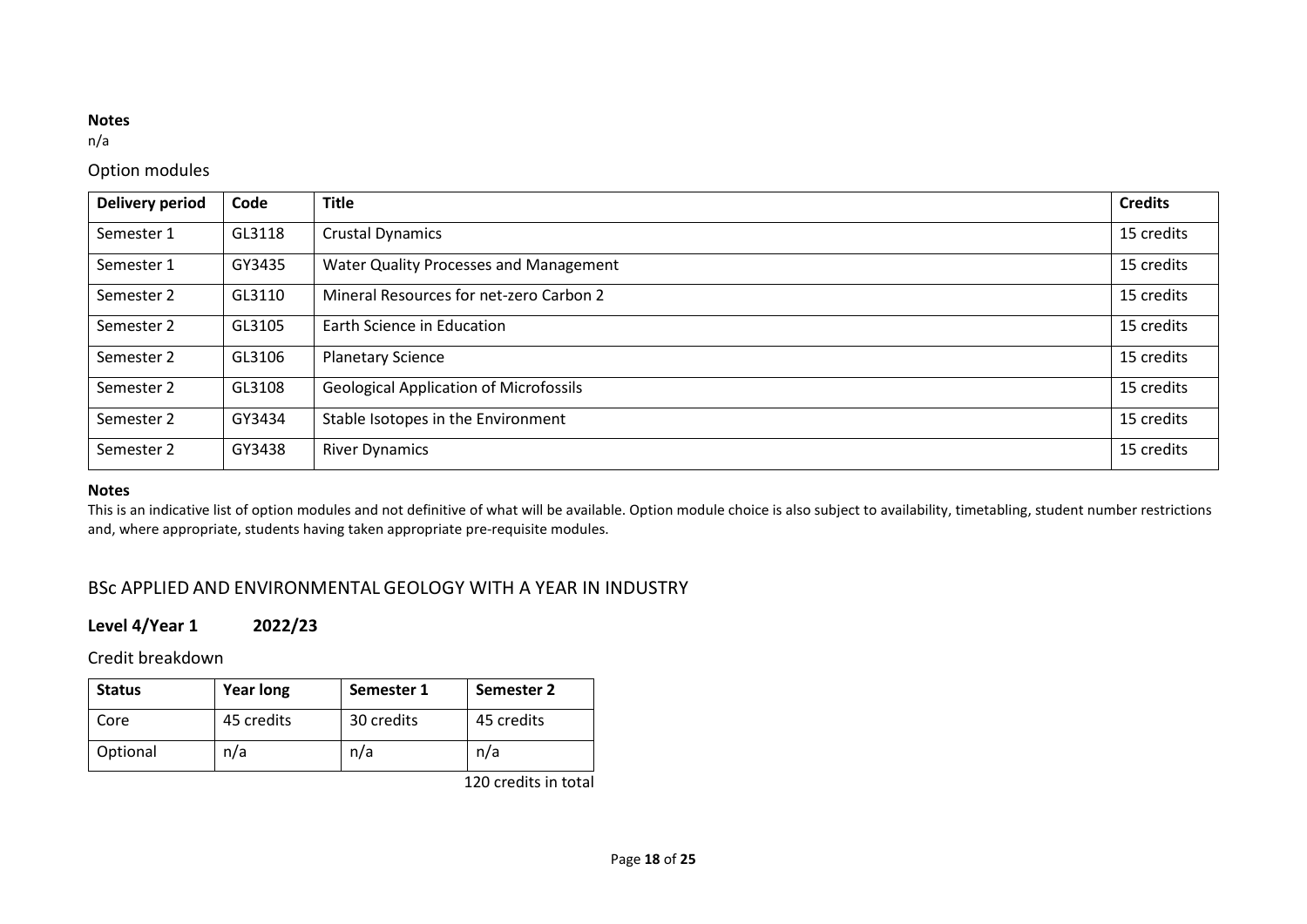## Core modules

| Delivery period  | Code   | <b>Title</b>                                                  | <b>Credits</b> |
|------------------|--------|---------------------------------------------------------------|----------------|
| Year long        | GL1100 | <b>Tutorials</b>                                              | 15 credits     |
| Year long        | GL1101 | The Rock Cycle: our dynamic earth                             | 30 credits     |
| Sem 1            | GL1102 | Micro to Macro                                                | 15 credits     |
| Sem 1            | GL1103 | Palaeobiology and the Stratigraphic Record                    | 15 credits     |
| Sem <sub>2</sub> | GL1104 | Natural Resources and Energy for the 21 <sup>st</sup> Century | 15 credits     |
| Sem <sub>2</sub> | GL1105 | <b>Geological Maps and Structures</b>                         | 15 credits     |
| Sem <sub>2</sub> | GL1106 | <b>Introductory Field Course</b>                              | 15 credits     |

### **Notes**

n/a

### Option modules

n/a

## **Level 5/Year 2 2023/24**

## Credit breakdown

| <b>Status</b> | <b>Year long</b> | Semester 1 | Semester 2 |
|---------------|------------------|------------|------------|
| Core          | 30 credits       | 45 credits | 45 credits |
| Optional      | n/a              | n/a        | n/a        |

120 credits in total

## Core modules

| Delivery period | Code   | <b>Title</b>                   | <b>Credits</b> |
|-----------------|--------|--------------------------------|----------------|
| Year long       | GL2100 | <b>Geological Field Skills</b> | 30 credits     |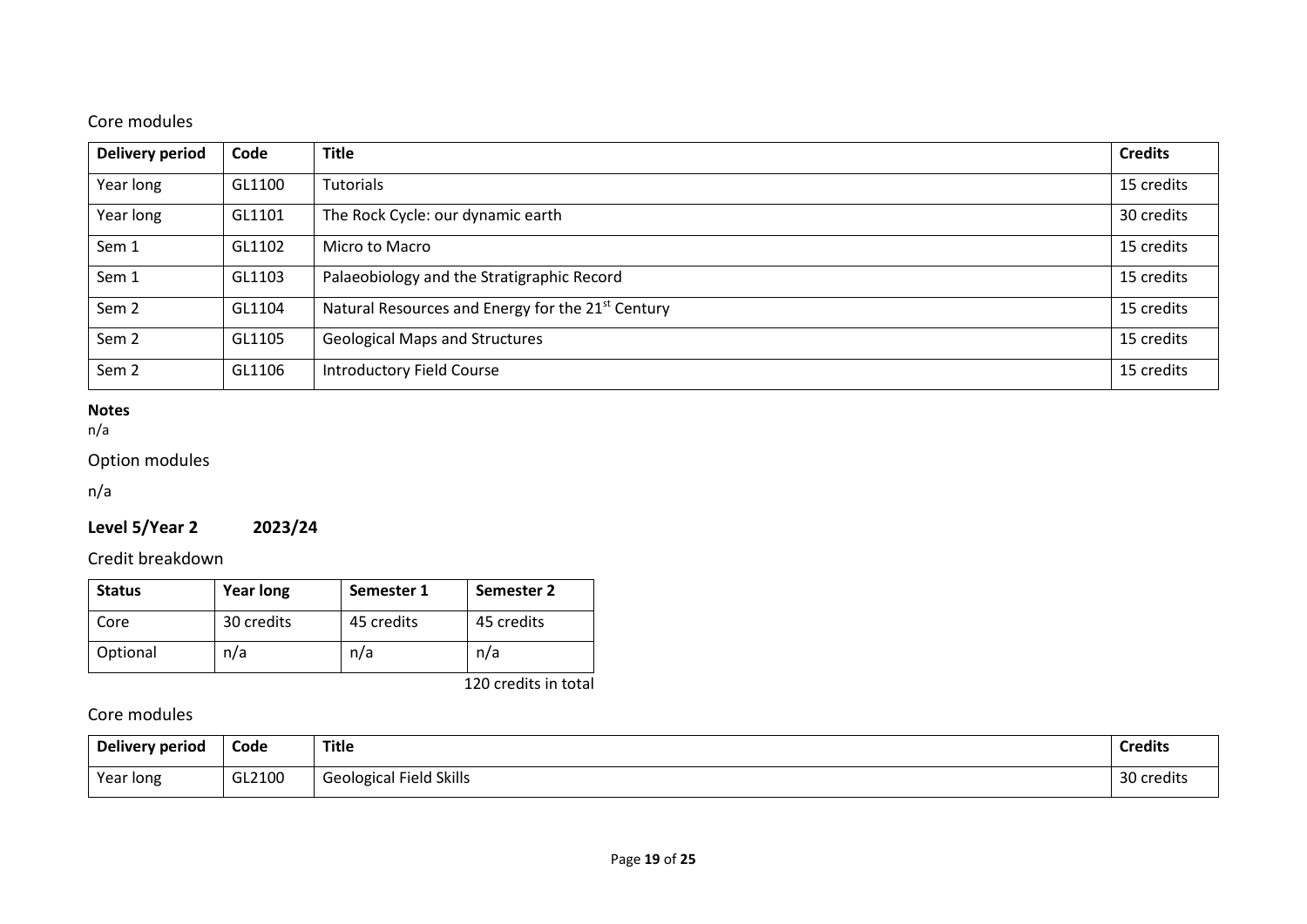| <b>Delivery period</b> | Code    | <b>Title</b>                                          | <b>Credits</b> |
|------------------------|---------|-------------------------------------------------------|----------------|
| Sem 1                  | GL2103  | <b>Magmatic and Metamorphic Processes</b>             | 15 credits     |
| Sem 1                  | GL2106  | Mineral Resources for net-zero Carbon 1               | 15 credits     |
| Sem 1                  | GY2420  | Climate Change: Impacts, Vulnerability and Adaptation | 15 credits     |
| Sem <sub>2</sub>       | GL2101  | Introduction to Geochemistry                          | 15 credits     |
| Sem <sub>2</sub>       | GL2102  | <b>Structure and Tectonics</b>                        | 15 credits     |
| Sem <sub>2</sub>       | GL2105  | Depositional Processes and Environments               | 15 credits     |
| Sem 1                  | ADGL221 | Placement Preparation 1                               | 0 credits      |
| Sem <sub>2</sub>       | ADGL222 | <b>Placement Preparation 2</b>                        | 0 credits      |

#### **Notes**

n/a

#### **THIRD YEAR**

Students who gain an industry placement will be assessed as per the standard model for undergraduate placements in the College of Science and Engineering. The marks from this year will not be included in the final degree assessment.

| Year long<br>. . |
|------------------|
|------------------|

### **Level 6/Year 3 2025/26**

Credit breakdown

| <b>Status</b> | <b>Year long</b> | Semester 1 | Semester 2 |
|---------------|------------------|------------|------------|
| Core          | n/a              | 45 credits | 45 credits |
| Optional      | n/a              | 15 credits | 15 credits |

120 credits in total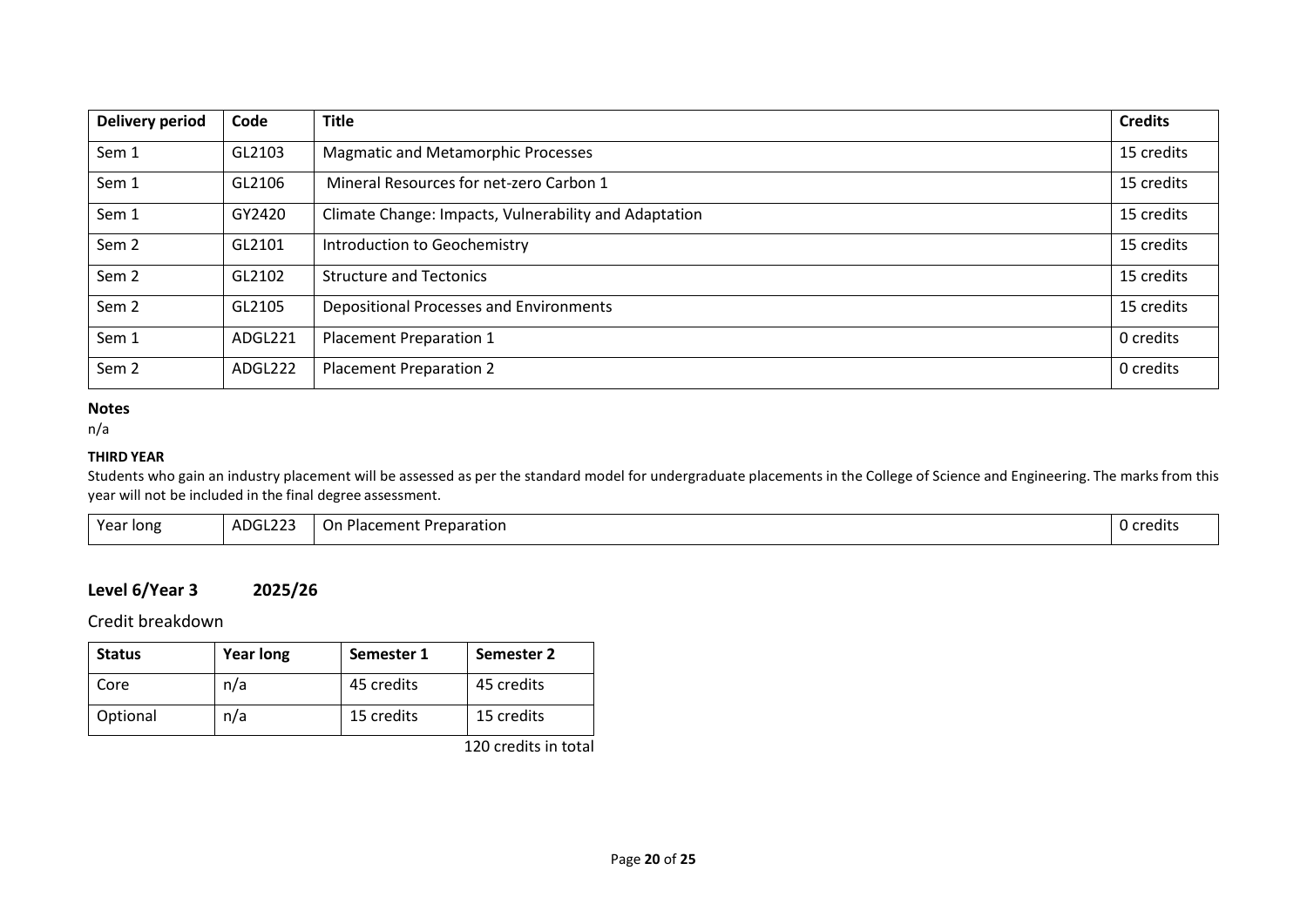## Core modules

| Delivery period  | Code   | <b>Title</b>                                      | <b>Credits</b> |
|------------------|--------|---------------------------------------------------|----------------|
| Sem 1            | GL3100 | <b>Field Based Project</b>                        | 30 credits     |
| Sem 1            | GL3102 | <b>Environmental Geoscience</b>                   | 15 credits     |
| Sem <sub>2</sub> | GL3101 | <b>Dissertation</b>                               | 15 credits     |
| Sem <sub>2</sub> | GL3109 | Mineral Exploration, Economics and Sustainability | 15 credits     |
| Sem <sub>2</sub> | GL3113 | The Mining Lifecycle (Field course, Cornwall)     | 15 credits     |

### **Notes**

n/a

### Option modules

| <b>Delivery period</b> | Code   | <b>Title</b>                                  | <b>Credits</b> |
|------------------------|--------|-----------------------------------------------|----------------|
| Semester 1             | GL3118 | <b>Crustal Dynamics</b>                       | 15 credits     |
| Semester 1             | GY3435 | Water Quality Processes and Management        | 15 credits     |
| Semester 2             | GL3110 | Mineral Resources for net-zero Carbon 2       | 15 credits     |
| Semester 2             | GL3105 | Earth Science in Education                    | 15 credits     |
| Semester 2             | GL3106 | <b>Planetary Science</b>                      | 15 credits     |
| Semester 2             | GL3108 | <b>Geological Application of Microfossils</b> | 15 credits     |
| Semester 2             | GY3434 | Stable Isotopes in the Environment            | 15 credits     |
| Semester 2             | GY3438 | <b>River Dynamics</b>                         | 15 credits     |

### **Notes**

This is an indicative list of option modules and not definitive of what will be available. Option module choice is also subject to availability, timetabling, student number restrictions and, where appropriate, students having taken appropriate pre-requisite modules.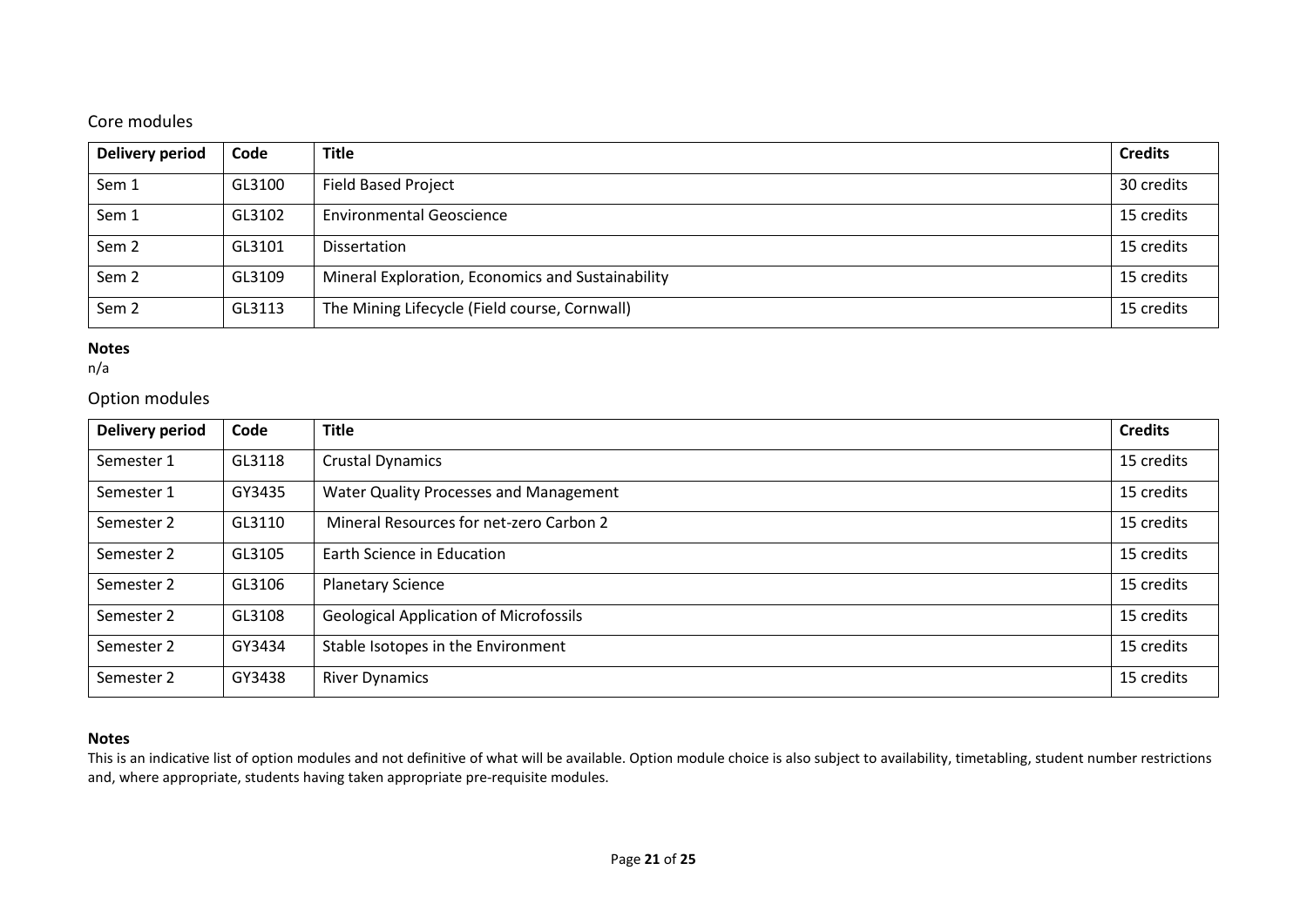## **BScAPPLIED AND ENVIRONMENTAL GEOLOGY WITH A YEAR ABROAD**

### **Level 4/Year 1 2022/23**

Credit breakdown

| <b>Status</b> | <b>Year long</b> | Semester 1 | Semester 2 |
|---------------|------------------|------------|------------|
| Core          | 45 credits       | 30 credits | 45 credits |
| Optional      | n/a              | n/a        | n/a        |

120 credits in total

## Core modules

| <b>Delivery period</b> | Code   | <b>Title</b>                                                  | <b>Credits</b> |
|------------------------|--------|---------------------------------------------------------------|----------------|
| Year long              | GL1100 | <b>Tutorials</b>                                              | 15 credits     |
| Year long              | GL1101 | The Rock Cycle: our dynamic earth                             | 30 credits     |
| Sem 1                  | GL1102 | Micro to Macro                                                | 15 credits     |
| Sem 1                  | GL1103 | Palaeobiology and the Stratigraphic Record                    | 15 credits     |
| Sem <sub>2</sub>       | GL1104 | Natural Resources and Energy for the 21 <sup>st</sup> Century | 15 credits     |
| Sem 2                  | GL1105 | <b>Geological Maps and Structures</b>                         | 15 credits     |
| Sem <sub>2</sub>       | GL1106 | <b>Introductory Field Course</b>                              | 15 credits     |

### **Notes**

n/a

Option modules

n/a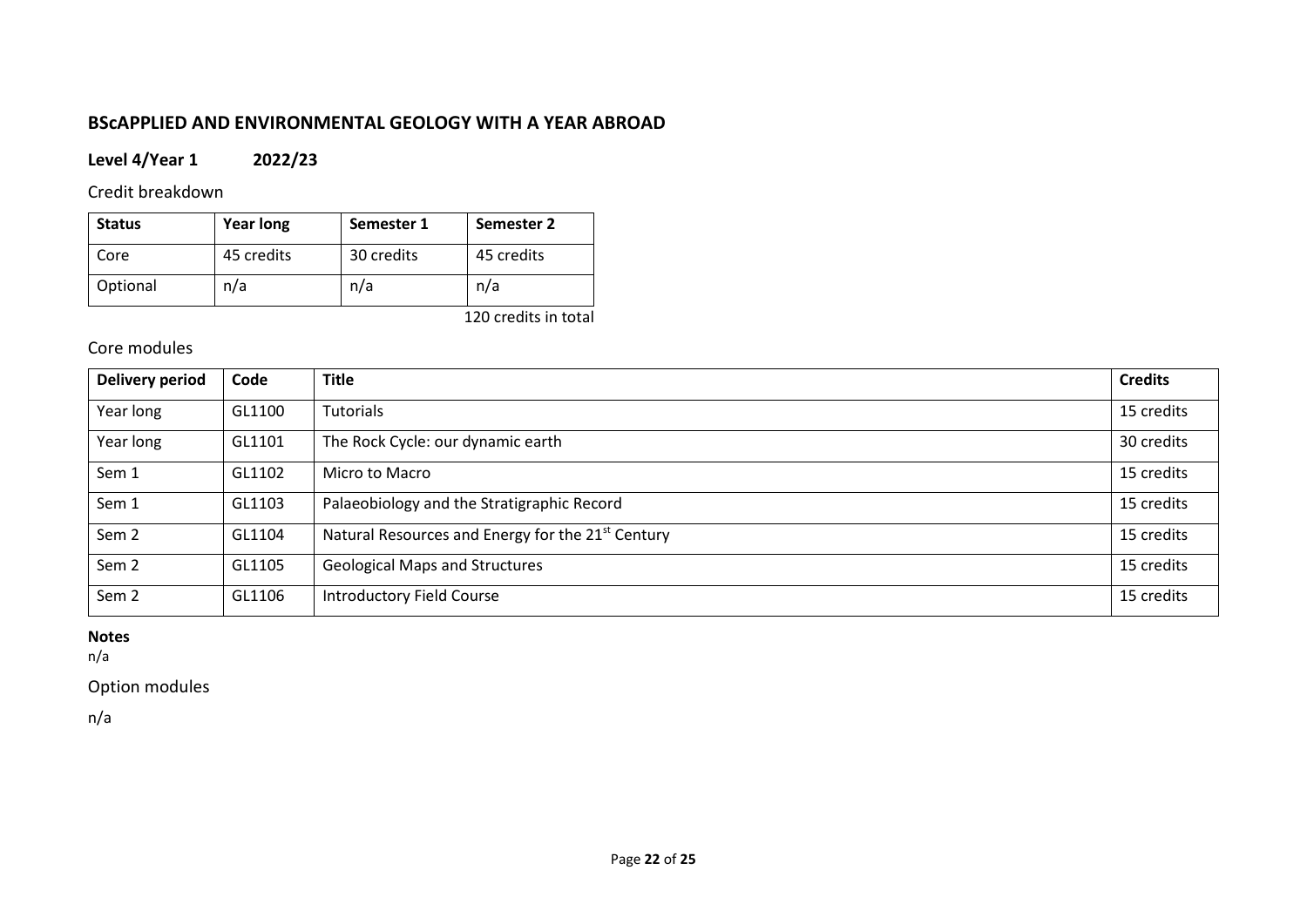### **Level 5/Year 2 2023/24**

Credit breakdown

| <b>Status</b> | <b>Year long</b> | Semester 1 | Semester 2 |
|---------------|------------------|------------|------------|
| Core          | 30 credits       | 45 credits | 45 credits |
| Optional      | n/a              | n/a        | n/a        |

120 credits in total

### Core modules

| <b>Delivery period</b> | Code   | <b>Title</b>                                          | <b>Credits</b> |
|------------------------|--------|-------------------------------------------------------|----------------|
| Year long              | GL2100 | <b>Geological Field Skills</b>                        | 30 credits     |
| Sem 1                  | GL2103 | <b>Magmatic and Metamorphic Processes</b>             | 15 credits     |
| Sem 1                  | GL2106 | Mineral Resources for net-zero Carbon 1               | 15 credits     |
| Sem 1                  | GY2420 | Climate Change: Impacts, Vulnerability and Adaptation | 15 credits     |
| Sem <sub>2</sub>       | GL2101 | Introduction to Geochemistry                          | 15 credits     |
| Sem <sub>2</sub>       | GL2102 | <b>Structure and Tectonics</b>                        | 15 credits     |
| Sem <sub>2</sub>       | GL2105 | Depositional Processes and Environments               | 15 credits     |

#### **Notes**

n/a

### **THIRD YEAR MODULES** 2024/25

The third year will be spent abroad at one of the University's partner institutions. Students will be required to reach a prescribed level of attainment in the work done abroad (a pass in Leicester terms according to the mark translation). Any student failing the year abroad component will revert back to the standard Leicester variant of their degree."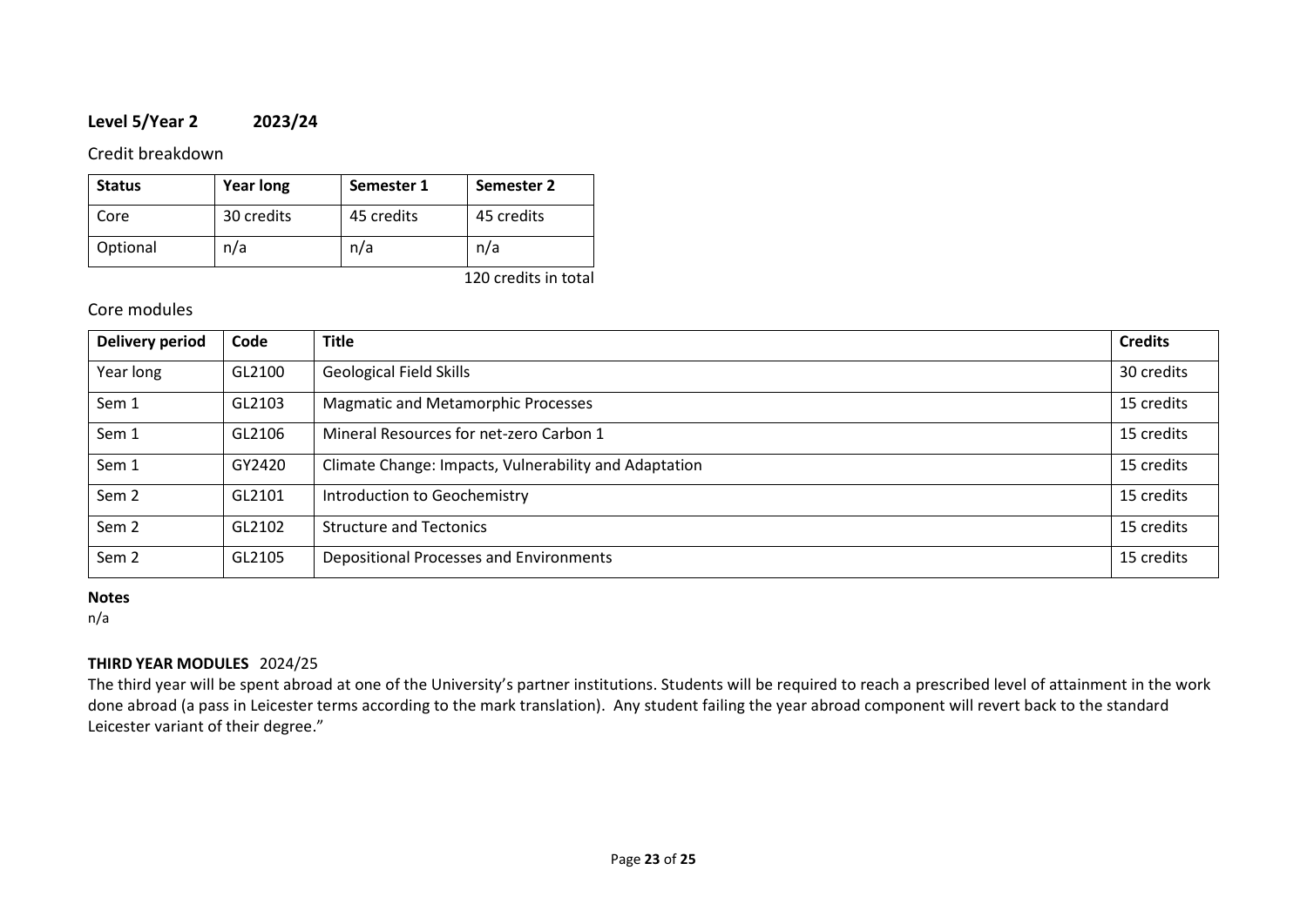# **Level 6/Year 3 2025/26**

Credit breakdown

| <b>Status</b> | <b>Year long</b> | Semester 1 | <b>Semester 2</b> |
|---------------|------------------|------------|-------------------|
| Core          | n/a              | 45 credits | 45 credits        |
| Optional      | n/a              | 15 credits | <b>15 credits</b> |

120 credits in total

## Core modules

| Delivery period  | <b>Code</b> | <b>Title</b>                                      | <b>Credits</b> |
|------------------|-------------|---------------------------------------------------|----------------|
| Sem 1            | GL3100      | <b>Field Based Project</b>                        | 30 credits     |
| Sem 1            | GL3102      | <b>Environmental Geoscience</b>                   | 15 credits     |
| Sem <sub>2</sub> | GL3101      | <b>Dissertation</b>                               | 15 credits     |
| Sem <sub>2</sub> | GL3109      | Mineral Exploration, Economics and Sustainability | 15 credits     |
| Sem <sub>2</sub> | GL3113      | The Mining Lifecycle (Field course, Cornwall)     | 15 credits     |

## **Notes**

n/a

## Option modules

| <b>Delivery period</b> | <b>Code</b> | Title                                         | <b>Credits</b> |
|------------------------|-------------|-----------------------------------------------|----------------|
| Semester 1             | GL3118      | <b>Crustal Dynamics</b>                       | 15 credits     |
| Semester 1             | GY3435      | <b>Water Quality Processes and Management</b> | 15 credits     |
| Semester 2             | GL3110      | Mineral Resources for net-zero Carbon 2       | 15 credits     |
| Semester 2             | GL3105      | Earth Science in Education                    | 15 credits     |
| Semester 2             | GL3106      | <b>Planetary Science</b>                      | 15 credits     |